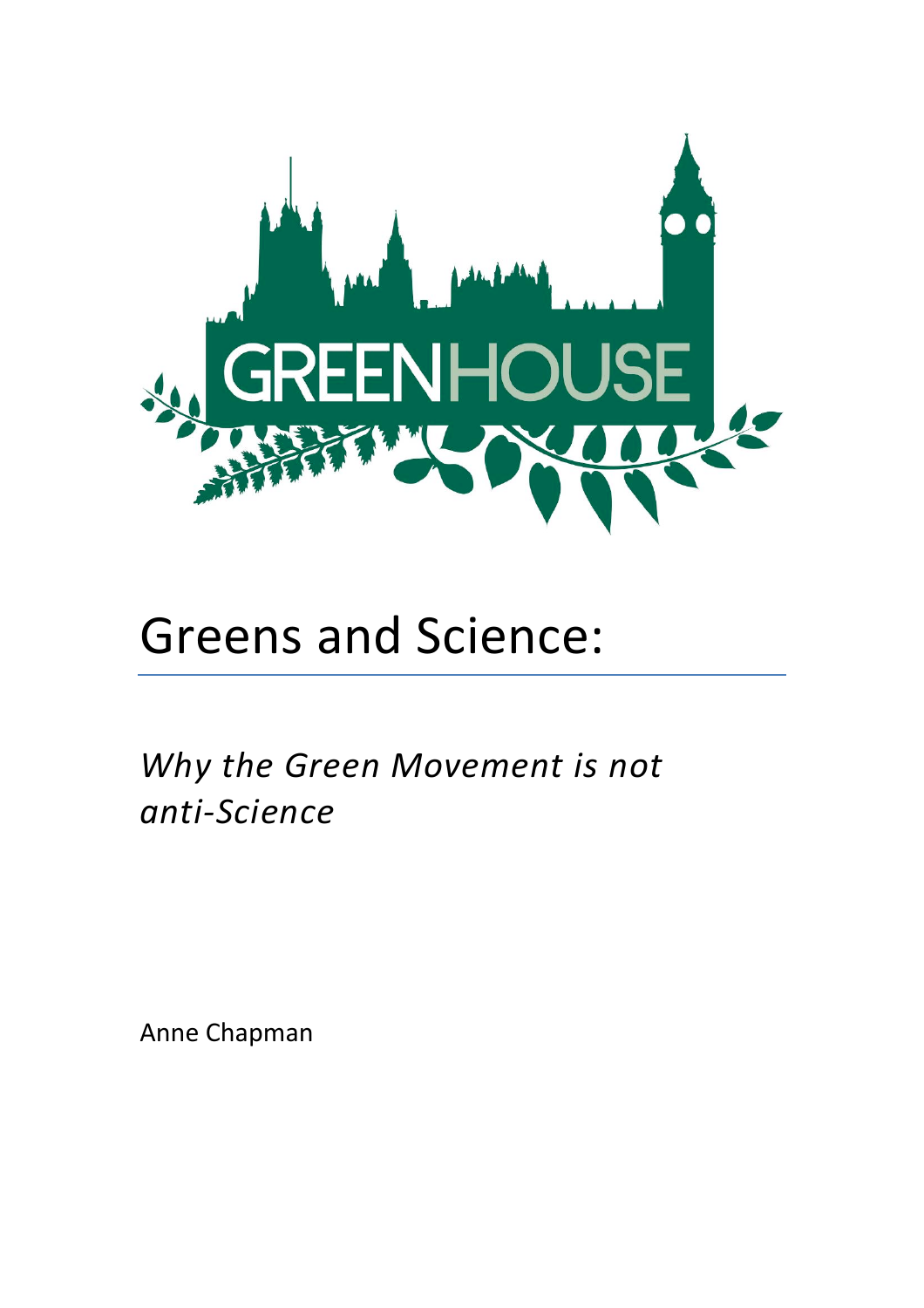Green House is a think tank founded in 2011. It aims to lead the development of green thinking in the UK.

Politics, they say, is the art of the possible. But the possible is not fixed. What we believe is possible depends on our knowledge and beliefs about the world. Ideas can change the world, and Green House is about challenging the ideas that have created the world we live in now, and offering positive alternatives.

The problems we face are systemic, and so the changes we need to make are complex and interconnected. Many of the critical analyses and policy prescriptions that will be part of the new paradigm are already out there. Our aim is to communicate them more clearly, and more widely.

We will publish a series of reports and briefings on different subjects. We do not intend to have a party line, but rather to stimulate debate and discussion.

#### Open Access. Some rights reserved.

As the publisher of this work, Green House wants to encourage the circulation of our work as widely as possible while retaining the copyright. We therefore have an open access policy which enables anyone to access our content online without charge. Anyone can download, save, perform or distribute this work in any format, including translation, without written permission. This is subject to the following conditions:

· Green House (and our web address www.greenhousethinktank.org) and the author(s) are credited

· The text is not altered and is used in full

· The work is not resold

· A copy of the work or link to its use online is sent to Green House.

Green House acknowledges the work of Creative Commons in our approach to copyright. To find out more go to www.creativecommons.org.

Published by Green House 2012 © Green House. Some rights reserved. Lorton Barn, Lorton Lane, Weymouth, Dorset DT3 5QH, United Kingdom. +44 (0)1305 816514 info@greenhousethinktank.org http://www.greenhousethinktank.org

You can download this publication from http://www.greenhousethinktank.org/page.php?pageid=publications

ISBN 978-0-9573738-2-2 Print copies of this publication may be bought online from http://www.lulu.com/.

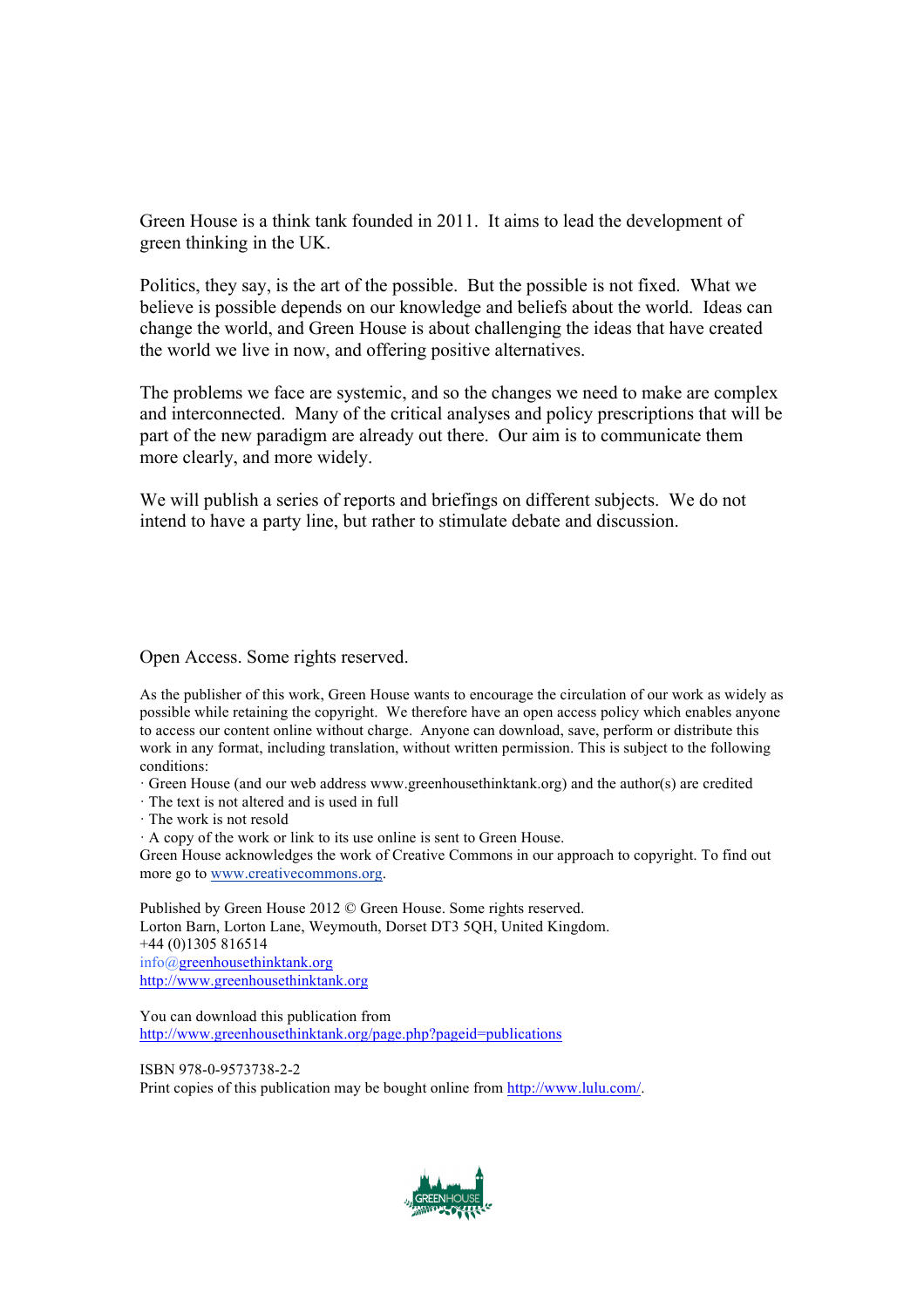# **Existing Green House Publications (See next page for the Post-Growth Project)**

Sustainability Citizenship by Andrew Dobson

Mutual security in a Sustainable Economy: a Green Approach to Welfare by Molly Scott Cato and Brian Heatley

The Dog That Didn't Bark: When banking crises did not occur and what we can learn from that by Thomas Lines

Guardians for Future Generations by Rupert Read

Free Universities: Re-configuring the Finance and Governance Models of the UK Higher Education Sector by Molly Scott Cato

Offsetting Nature? Habitat Banking and Biodiversity Offsets in the English Land Use Planning System, by Mike Hannis and Sian Sullivan

Strangled by the Duopoly: The collapse of UK Democracy, 1975-2012, and some proposals for its revival, by John Hare and Rupert Read.

Local Liquidity: From Ineffective Demand to Community Currencies by Molly Scott Cato.

Primary Commodity Prices and Global Food Security: Why farmers still struggle when food prices rise, by Thomas Lines.

Greens and Science: why the Green Movement is not anti-Science, by Anne Chapman.

All existing Green House publications can be downloaded free of charge from our website at http://www.greenhousethinktank.org.

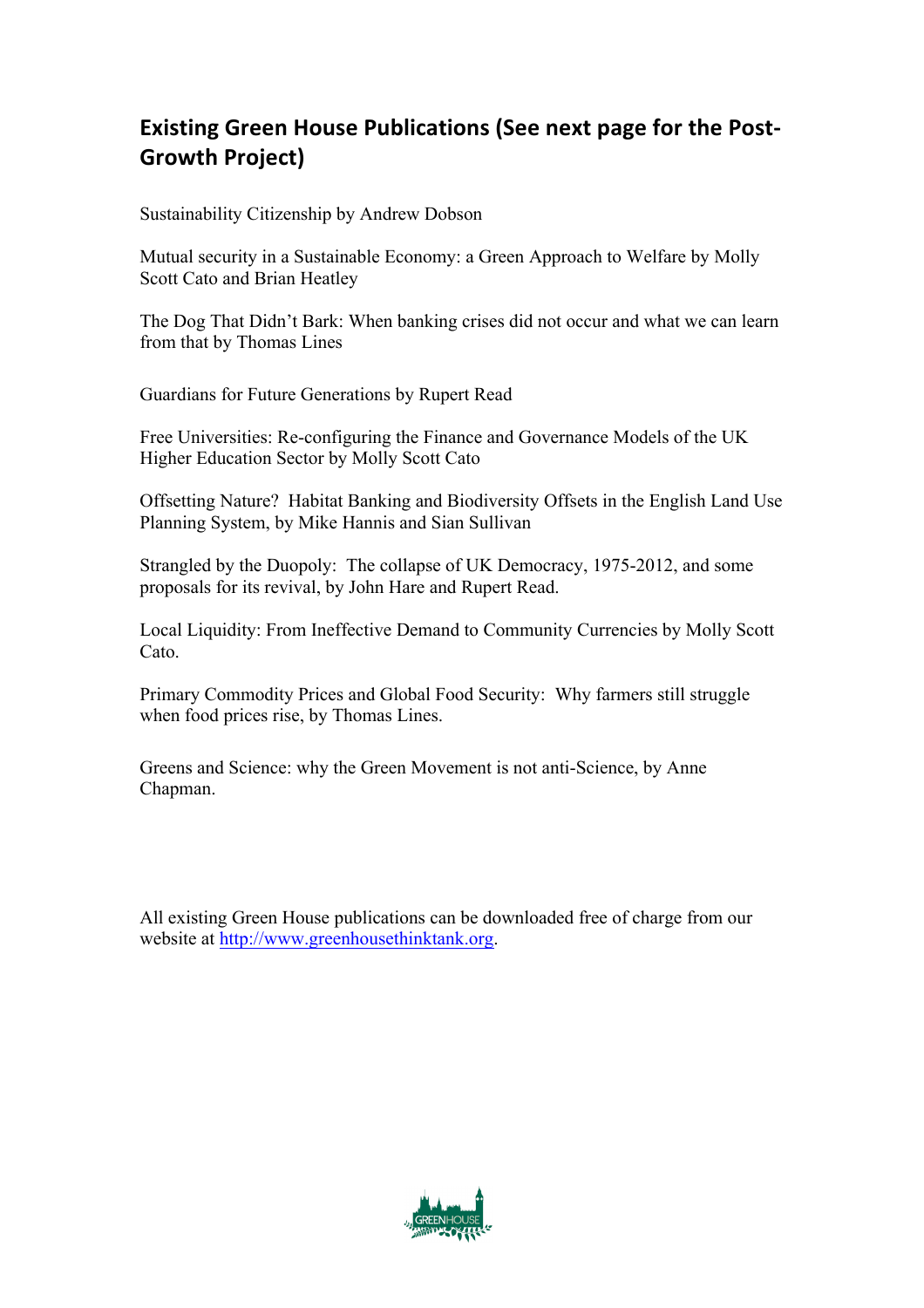#### **Green House Post-growth Project**

Everyone agrees that we are in the midst of a massive financial and economic crisis. We have suffered the biggest crash since the 30s, and it may get far bigger yet. How ought this ongoing crisis to be understood, and resolved?

There is the mainstream view: we have vast government deficits, and stagnant economies. We have a dire need for economic growth – and a deep-set need for austerity, bringing with it massive cuts in public services.

But what if that diagnosis, which reflects mainstream wisdom, is all wrong? What if the crisis that we are currently experiencing is one which casts into doubt the entire edifice of capitalist economics, which sets growth as the primary objective of all policy? What if the fight between those who say that without austerity first there can be no growth and those who say that we must invest and borrow more now in order to resume growth is a false dichotomy – because both sides are assuming 'growthism' as an unquestioned dogma?

The aim of the Green House Post-growth project is to challenge the common sense that assumes that it is 'bad news' when the economy doesn't grow and to analyse what it is about the structure of our economic system that means growth must always be prioritised. We need to set out an attractive, attainable vision of what one country would look like, once we deliberately gave up growth-mania – and of how to get there. And we need to find ways of communicating this to people that make sense, and that motivate change.

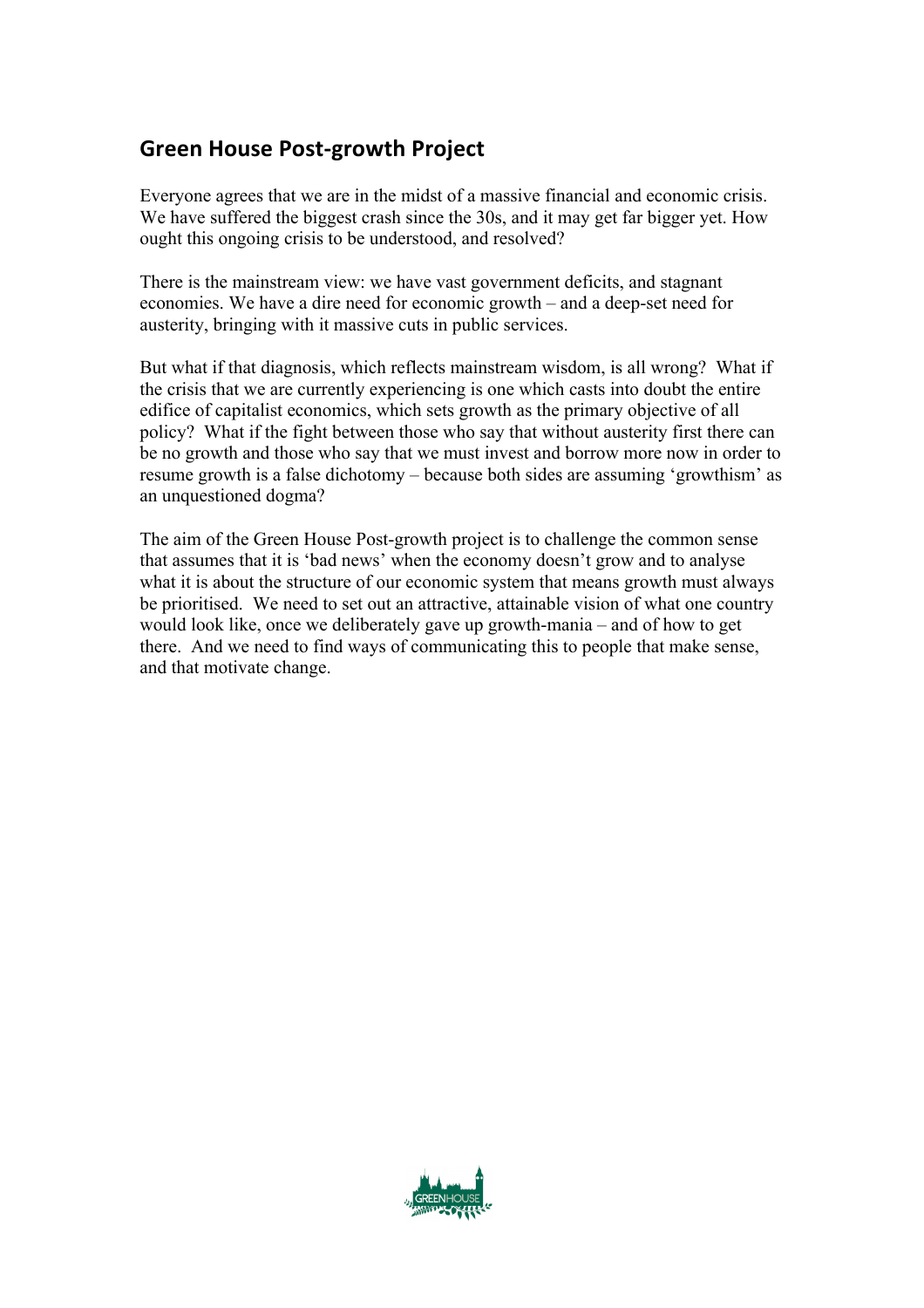### **Existing Green House Post-growth Project Reports**

Green House's 'Post-growth' Project: an introduction by Rupert Read.

Joined up Economics: The Political Economy of Sustainability, Financial Crises, Wages, Equality and Welfare, by Brian Heatley.

#### **Forthcoming Green House Post-Growth Project Reports**

Industrial policy and infrastructure – the depth of the challenge of a green transition by Jonathan Essex.

Can't Pay; Won't Pay: Austerity, Audit and Odious Debt by Molly Scott Cato.

Post-Growth Politics by Andrew Dobson.

Post-growth Public Services by Brian Heatley and Andrew Pearmain.

The Paradox of a Green Stimulus by Molly Scott Cato.

Sustainability Means Equity: The Central Role of Co-ops in a Post-growth Economy by Mary Mellor.

A new Post-growthist Common Sense: Challenging the Hegemony of Growthist Discourse by Rupert Read and Matt Wootton.

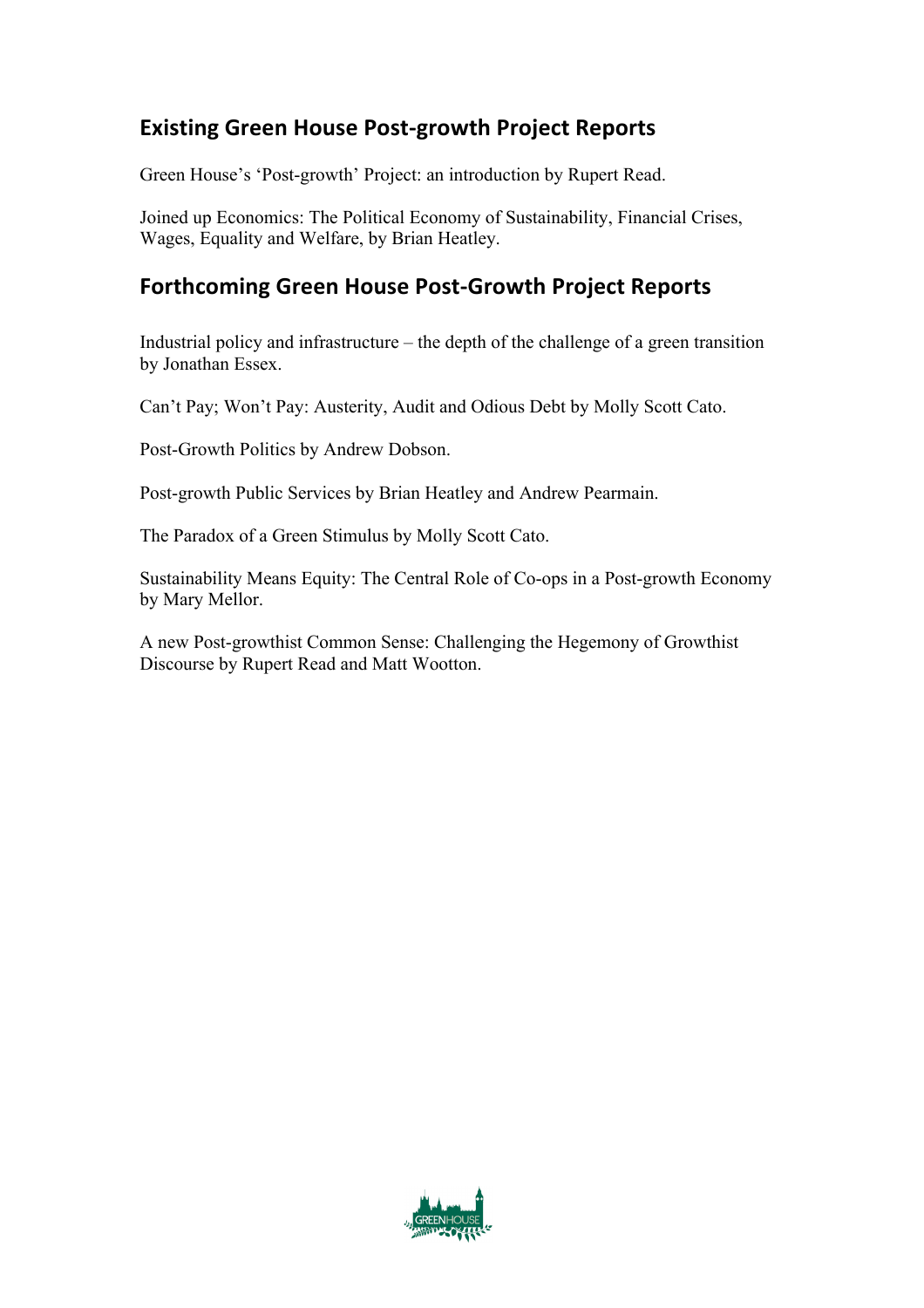#### **Table of Contents**

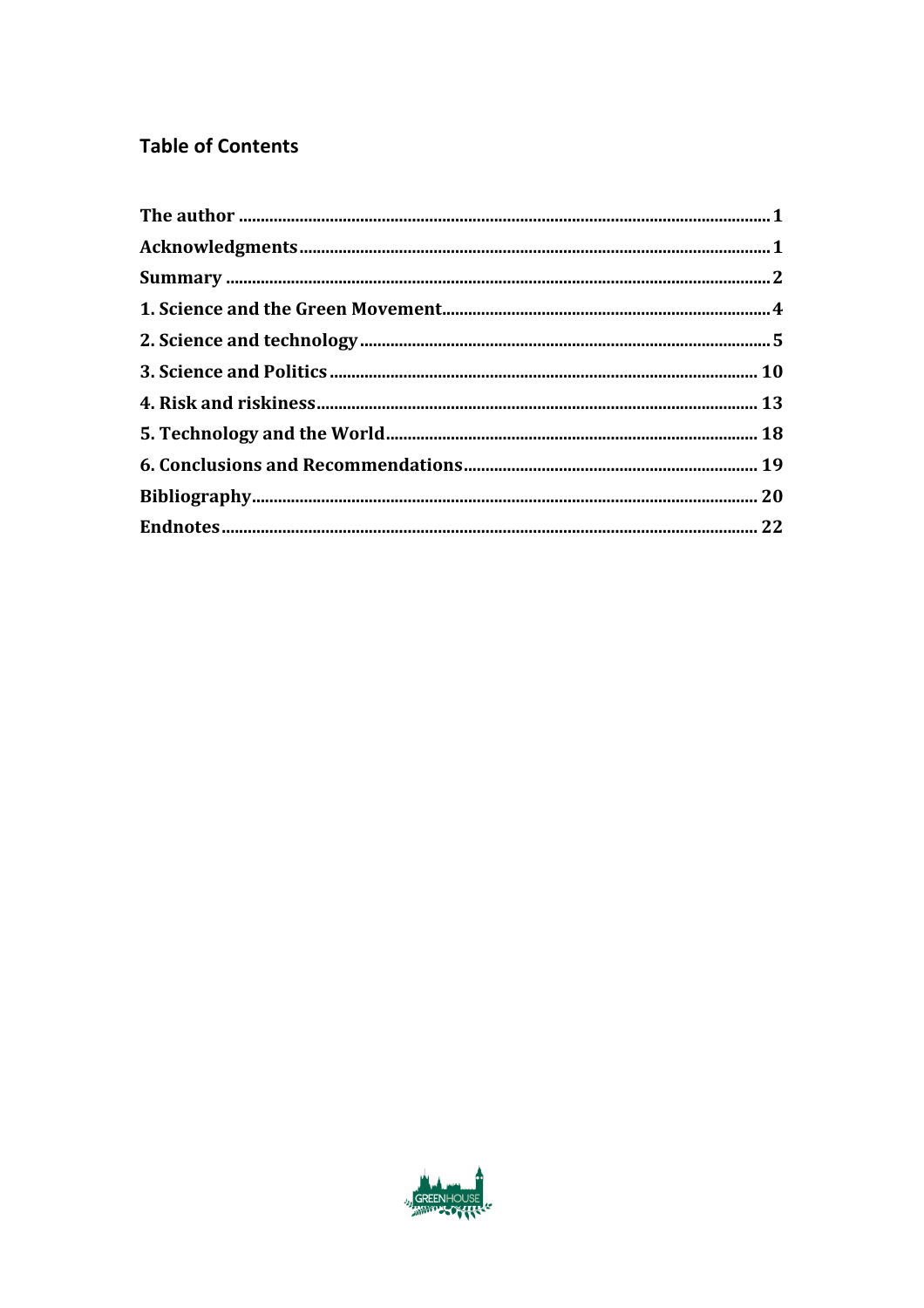### **The author**

Anne Chapman has a degree in Biochemistry, Masters degrees in environmental science and in environmental philosophy and a PhD in which she took a philosophical look at the regulation of synthetic chemicals. She has worked as an environmental consultant. Her involvement in the Green movement has included local Friends of the Earth groups, membership of the board of Friends of the Earth, being a Green Party City Councillor, and setting up a local community renewable energy cooperative.

#### **Acknowledgments**

Some of the material in this report is based on research funded by the Arts and Humanities Research Board, which has been published in *Democratizing Technology; risk, responsibility and the regulation of chemicals* Earthscan, 2007.

I would like to thank my colleagues in Green House for suggestions and comments that have contributed to this report.

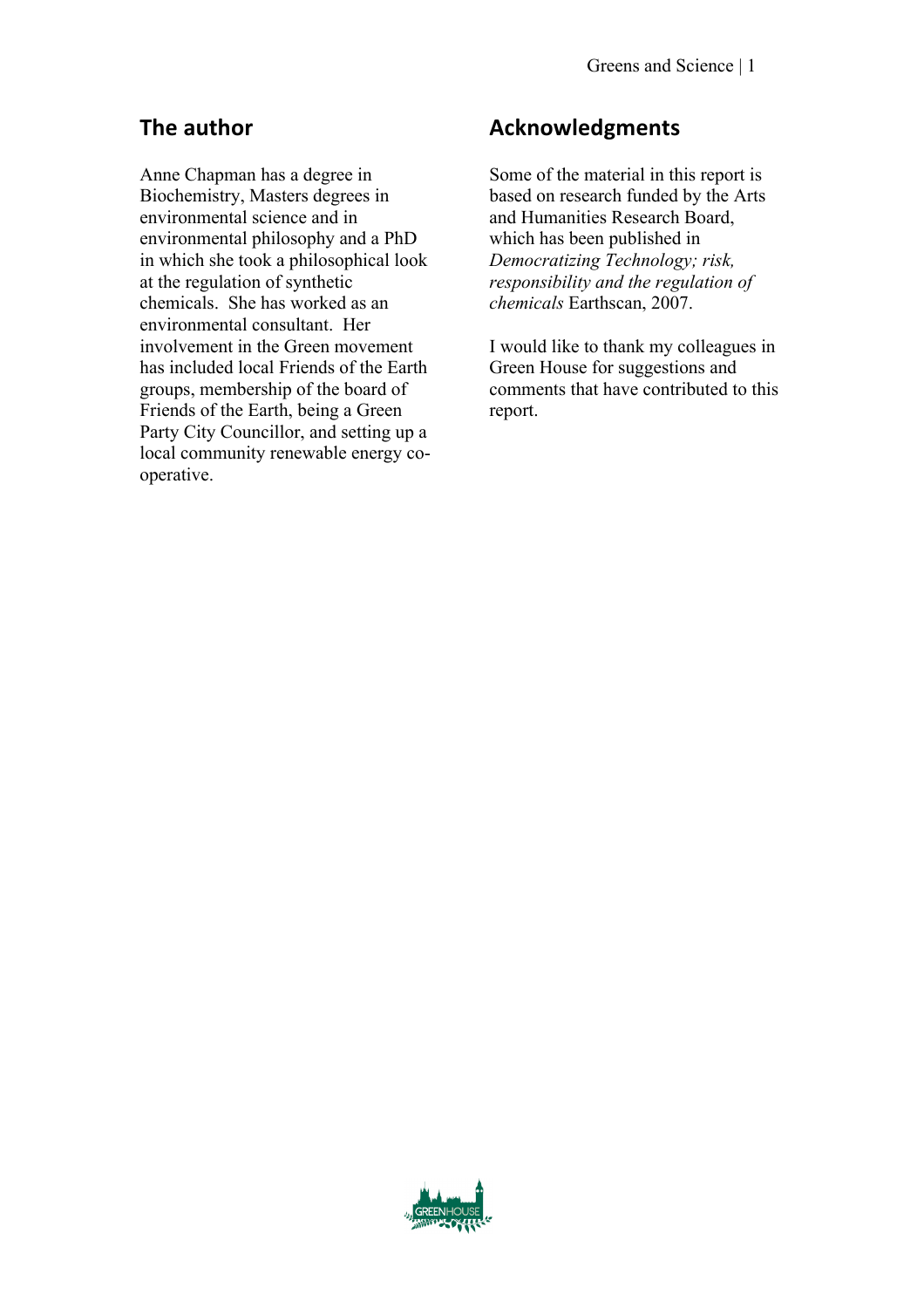#### **Summary**

The Green Movement owes a great deal to science, but is sometimes portrayed as anti -science. This is primarily in connection with the opposition of many in the Green Movement to genetically modified food and nuclear power. I argue that this opposition is not an opposition to science, but to these particular technologies.

For Greens technology is political in a way it is generally not for those of other political traditions, because it is the mediator of our practical, material relationship with nature. Technology is part of the world that we share with each other, which helps to make us who we are, so is always of public concern and not a mere private matter. While technology adds material things to the world, science can be regarded as adding knowledge, knowledge that is derived from a systematic, empirical approach to investigation of the world. Science and technology are distinct.

While technology is justifiably a subject of political decision -making, whether the outcome of scientific investigations should be accepted as part of the body of scientific knowledge is not: this acceptance should be a matter only of the extent to which evidence supports the conclusions drawn. However, politics does have a role in setting the framework in which science operates, with regard to the methods that are acceptable, and what it investigates. And science alone cannot be the judge of whether there is sufficient evidence to support a particular course of action.

Scientists and the body of knowledge provided by science provide an important input into public policy and political decision -making. More use could be made of scientific methods, such as randomised controlled trials. However, for many decisions evidence is lacking or unobtainable. In these instances politicians should be bolder in arguing for their proposed course of action on other grounds: for why they think it is the right thing to do.

When it comes to public decisions about technologies the only question that tends to be asked is whether the technology causes harm. Risk assessment is used to provide the answer. Risk assessment is seen by its supporters as the 'scientific' way to make decisions about technology. Like the norms of academic science, it requires positive evidence of a causal relationship between a technology and a specified harm. However, the use of risk assessment as the framework for thinking about technology is a political choice, arising from the dominant political and ethical frameworks of liberalism and utilitarianism.

I suggest that Greens oppose technologies such as nuclear power and genetic engineering because they are risky. This riskiness is not simply a matter of the identifiable and quantifiable risks that risk assessment procedures are concerned with. How risky a technology is depends on the extent to which we are ignorant about what its effects may be, and the scale of its possible impacts (even if they are of low probability), not just on what we know about it. Technologies are risky if they are novel (so there is a great deal of ignorance about their

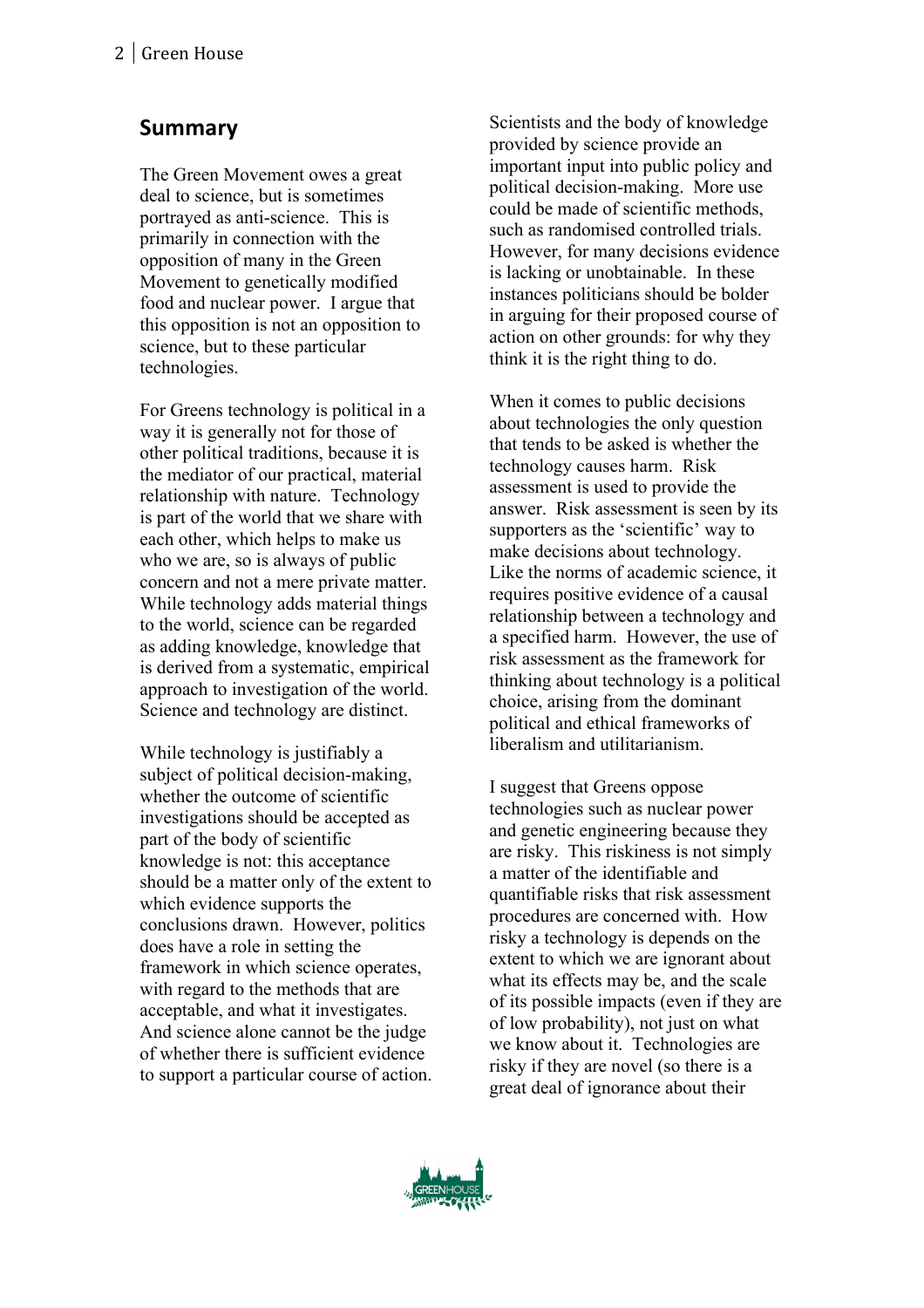effects) or if catastrophic things can happen if things go wrong.

Greens' arguments against nuclear power and the use of genetic engineering in agriculture are also about the sort of world those technologies bring into being: the nature of the electricity generating system and of farming. These are arguments where scientists have no particular expertise, but ought to be considered in our decision-making about technology.

In conclusion, Greens, like scientists are children of the Enlightenment. Both tend to think that decisions are, or at least should be, made on the basis of rational arguments, by appeal to the evidence. However, Greens are also children of Romanticism. This legacy makes them aware of the limits of science, both in the sense of the limits to its knowledge, and that science is not sufficient to tell us how to live.

I suggest that instead of funding science because we expect it to lead to new technologies, and thus economic growth, science should be funded in two ways:

Multidisciplinary research focussed on problems that need solving, or issues than need investigation (such as the effects of particular technologies) which brings together a broad range of perspectives and experience (not just scientists) to look at an issue.

Funding for basic research by scientists who are excellent in their field, to allow them to investigate what interest them and to develop their scientific discipline.

While scientists should be free to investigate and discover, we all have a



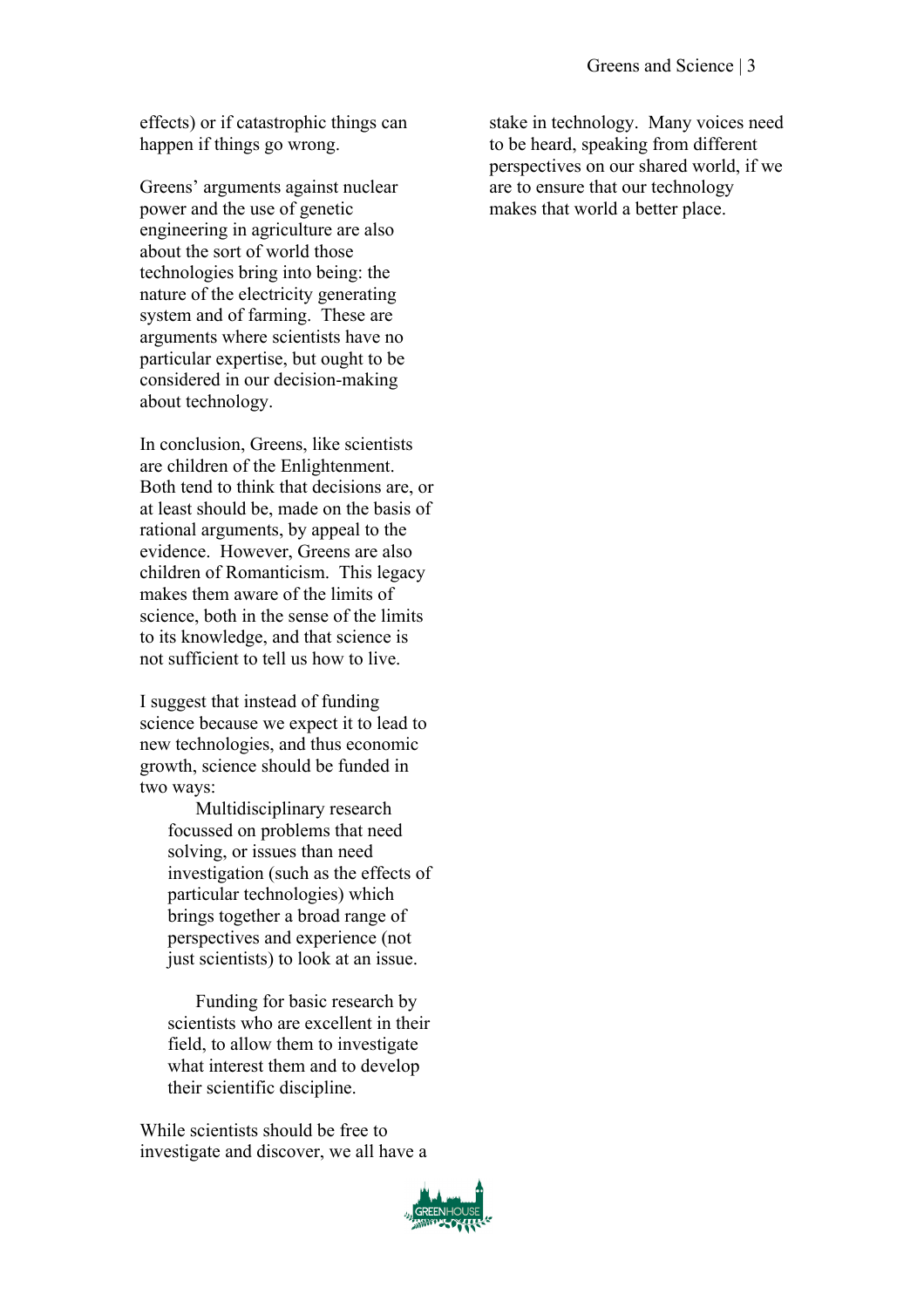# **1. Science and the Green Movement**

The Green Movement obviously owes a great deal to science. It is science that has uncovered the threats to our environment of our current ways of living. The impacts of pollution, the threat of climate change, the loss of species, can only be spoken about because of the scientific research that has made them known.

But Greens are sometimes portrayed as anti -science. This is particularly the case in the last 15 years, since the largely successful (in Europe) campaigning of the late 1990s against the use of genetically modified organisms (GMOs) in agriculture. In his book 'The Geek Manifesto', for example, Mark Henderson complains of Greens' opposition to genetic engineering, and also to nuclear power. He considers that Greens have an ideological opposition to these technologies, and that leads them to mis -represent the scientific evidence concerning them. 1 Mark Lynas similarly critiques Greens over these issues, calling the anti -GM movement 'anti-science'.<sup>2</sup>

Now I admit that there is an anti science strain in Green thought. This is the strain that goes back to the Romantics and complains of the disenchantment of the world associated with rationalism and the development of science. 3 It takes issue with the view of our relationship with nature epitomised by the 'conquer and subdue' aim of the early scientist, Francis Bacon.<sup>4</sup> According to this view the forms of knowledge about nature that science constitutes are

antithetical to a right relationship with nature: science is born of a desire to 'subdue reality to the wishes of men' and in this pursuit it is prepared to do things to nature previously regarded as disgusting and impious. 5 Instead, we should appreciate the intrinsic value and spiritual qualities of nature, not regard it merely as material for scientific experiments and as resources for human use.

However, much of this strain of Green thought can be reconciled with science: scientists often do appreciate the intrinsic value of what they are studying and respect its integrity, while they try to understand the mysteries of nature. The critique can be modified to accept science that is done with respect for its subject and which enhances our appreciation of nature. The 'anti -science' attitude complained of by Henderson, Lynas and other recent writers, is, I argue here, a Green opposition to certain technologies. Greens are opposed to particular technologies, and are not 'anti science'.

In this report I first examine the relationship between science and technology because too often the distinction between them is not clearly made. I then consider the two -way relationship between science and politics: to what extent is it legitimate for political systems to have control over science and how much can or should science, and scientific methods, contribute to decisions on public policy? Finally, I discuss risk and riskiness – because it is as a result of the dominance of risk assessment in the regulation of technology that decisions about technology are seen as matters for science.

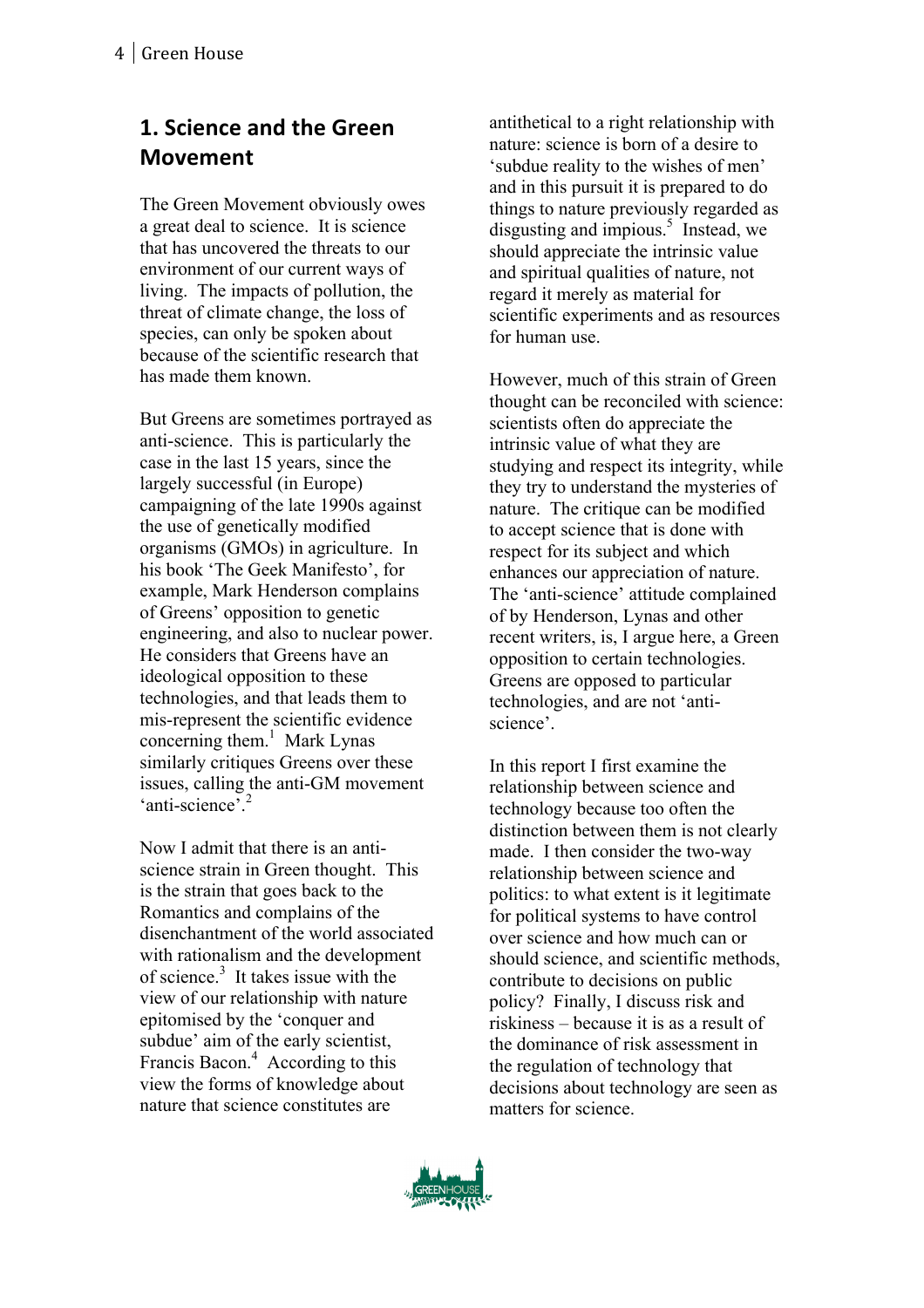#### **2. Science and technology**

Elsewhere I have argued that technology is how we build our material world. It is how we add things to that world, and the material things that we use  $6 -$  'things' being material things themselves, or embodied or realized in material things. The material world that we create with technology is one of the conditions for human life: we are conditioned beings and though it does not determine who we are the world shapes and influences us. The world is also a shared, public thing. Technology, I therefore argue, is always of public concern and is no mere private matter. It is the mediator of how we make use of what nature affords us, of our practical, material relationship with nature. Hence, it takes centre stage for those whose politics is concerned with the impact that the industrialised way of life has on nature. For Greens technology is political, in a way it is generally not for those of other political traditions.

While technology adds material things to the world, science can be regarded as adding knowledge, knowledge that is derived from a systematic, empirical approach to investigation of the world. The diversity of science means that perhaps it makes more sense to talk of 'sciences' rather than think in terms of an integrated whole called 'Science'. Each science has its own methods: sometimes these are based on the classical model of controlled experiments which test hypotheses, but in many disciplines, such as epidemiology, or atmospheric chemistry, investigation proceeds primarily through the collection and interpretation of data – controlled experiments are not always possible, though what data is collected may be informed by hypotheses. In others,

such as botany, classification is of prime importance. A science may use conceptual models to understand the domain that it is concerned with, and sometimes laws that give a precise account of what regularly happens can be formulated. These models and laws are not universal, though generally they are consistent with one another. The relatedness of disciplines is revealed when insights in one suggest fruitful lines of investigation in another, but this relatedness does not derive from some logical relationship between the models and laws in the two disciplines, but from the fact that they are both trying to account for the same material world<sup>7</sup>. This account of science explodes the myth of the possibility of complete, perfect, theoretical knowledge – of science as a unified project that, when complete, will explain and be able to predict everything. Abandoning this myth means paying more attention to what happens in the world, rather than trusting to our theory-based predictions of what will happen.

Implicit in much thinking about science, and in particular the justification for public spending on science, is the idea that new scientific understandings will result in new technologies, which in turn will create economic growth. However, historically this was not the relationship between science and technology. Rather the development of tools and machines frequently preceded a scientific explanation of how they work.<sup>8</sup> The Royal Society was established to improve the knowledge of 'all useful Arts, Manufactures, Mechanick practises, Engynes and Inventions' as well as natural things<sup>9</sup>. In eighteenth century France the scientific development of an industry was measured not by whether

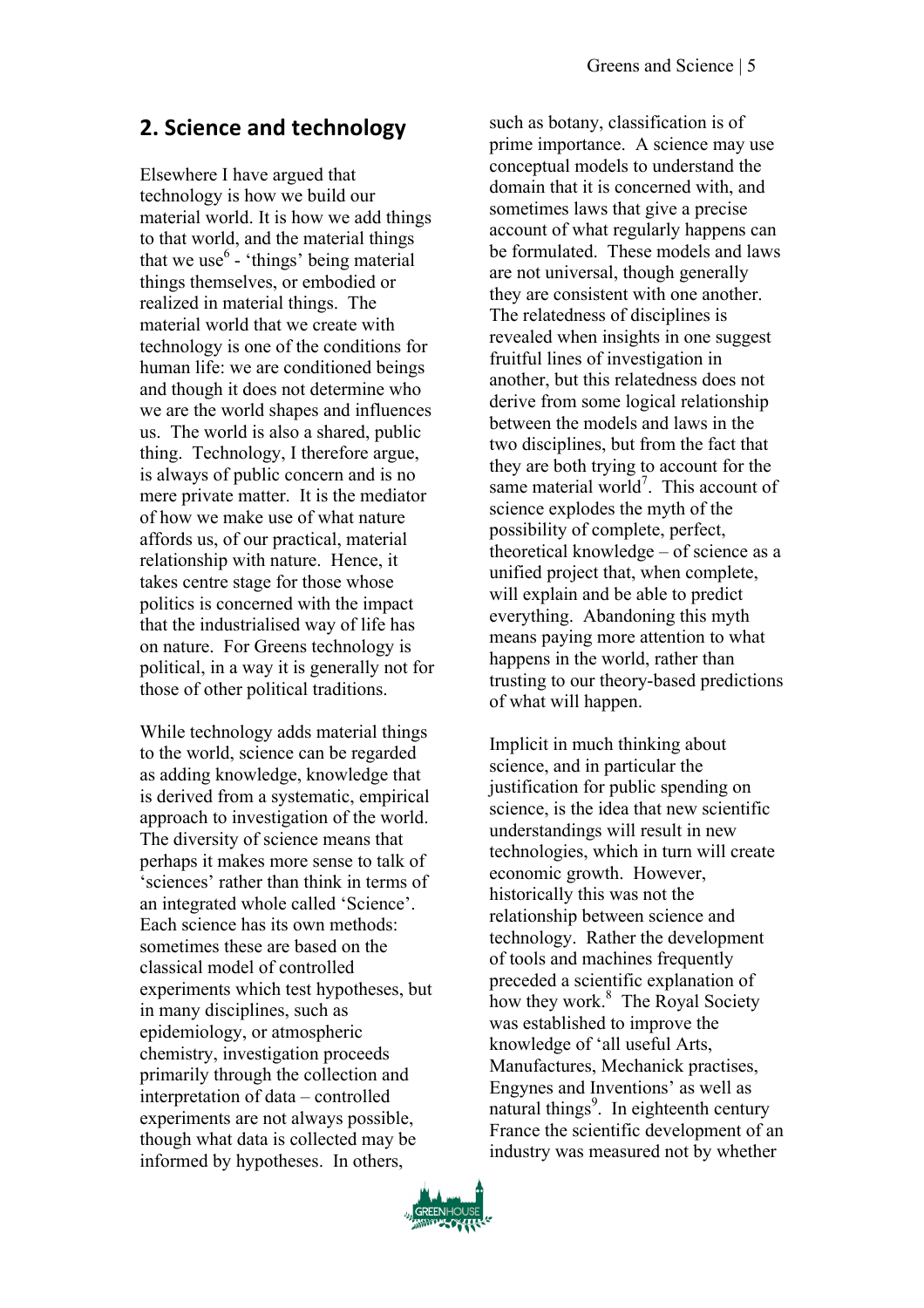it made use of scientific theories but by the extent to which it could be explained by science. The scientists were educators of artisans, in the hope that if artisans understood their methods better they would improve them.<sup>10</sup> In Britain there was a similar, though less centrally organized application of scientists to industry: more a matter of personal contacts between scientists and industrialists rather than of government policy. These happened in the coffee houses and pubs of London or philosophical and literary societies in the emerging industrial cities – where scientists, engineers, and businessmen met and discussed scientific and technical issues. $11$  In these spaces engineers and manufacturers learned about the latest scientific theories, and sometimes these suggested ways to develop their technology. But also scientists sought to explain manufacturing processes that had been developed independently of science. Manufacturers then used those explanations to improve the processes, while also contributing to the development of science.<sup>12</sup> Though note that sometimes the scientific theory that was most useful for industrial development was not the one that proved to be the most fruitful for advancing scientific knowledge. For example, Josiah Wedgewood owed the improvements he made to the processes of ceramic production to the scientific theory of phlogiston, a theory which was discredited following the discovery of oxygen,  $^{13}$  and late  $18^{th}$ century French chemical manufacturers were guided by the theory of affinities, which was scientifically unfruitful, not the then latest theory of combustion.<sup>14</sup>

This sort of science – now mainly engineering science – has of course continued to this day. It has enabled the skill and judgement of workers to be replaced by precise measurement and mechanical control, resulting in de -skilling, automation and its social consequences. However, it is rather eclipsed in government strategies by the sort of science that 'will breed new families of products'.<sup>15</sup> The government here seems to be thinking of something more radical than the gradual improvement in the manufacture and design of products of the type that has been going on for centuries. It wants entirely new sorts of products, presumably based on new scientific knowledge.

Where new scientific knowledge does lead to the development of new technologies there is rarely a simple sequence of the discovery of scientific knowledge followed by its application in new technology – new types of things added to the world. Rather, technology and science are interwoven: the discovery of enzymes that can cut DNA at specific base sequences (restriction endonucleases), and of enzymes that catalyse the synthesis of a strand of DNA using an existing strand as a template (polymerases), were crucial in the development of techniques of DNA replication, sequencing and recombination. However, also of prime importance for the ability to rapidly replicate fragments of DNA (and thus to produce enough copies to enable its sequence to be determined) was the development of the programmable thermocycler, a piece of hardware with which rapid and precise temperature changes can be made in the reaction tube. This allowed the

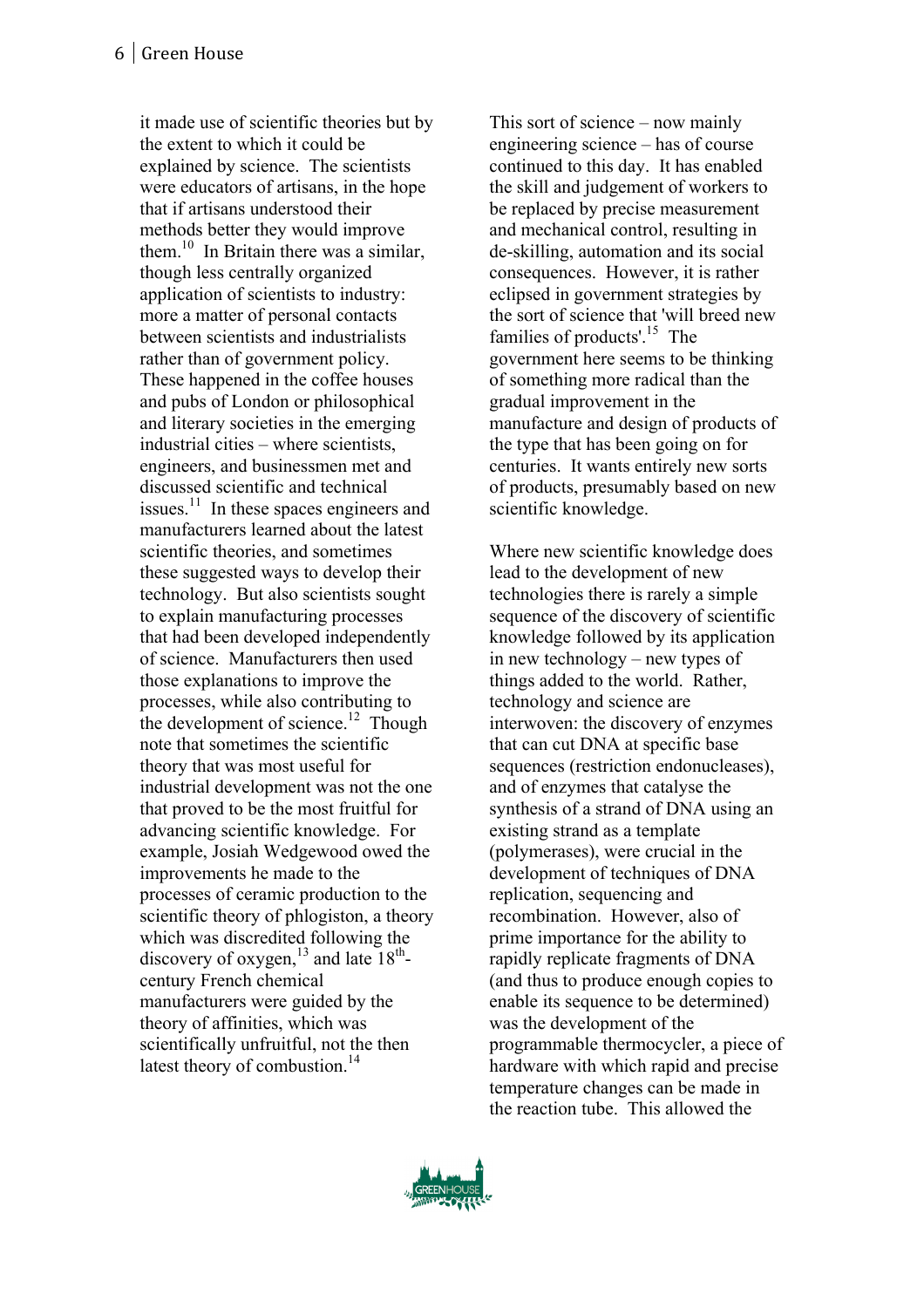automation of replication methods that used a thermostable polymerase enzyme (one that is not destroyed by the high temperatures required to denature the double helix of the DNA molecule into two strands), leading to a revolution in DNA sequencing.16 The ability to replicate, sequence and recombine lengths of DNA has led to many further scientific discoveries about the genome and about protein structure. It has also made possible the technology of genetic engineering, which can add things to the world outside the laboratory, those things being organisms whose genes have been modified by direct intervention at the level of the DNA.

Not all modern technological developments and inventions are the outcome of scientific investigation, or the application of new scientific knowledge. Rather they are the implementation of ideas for how artefacts can be improved that arise in the course of practical dealings with artefacts. Such inventions include: cyclone vacuum cleaners, wind-up radios and beakers for toddlers that do not spill their contents when up-ended (such as Anywayup Cups) $17$ . The inventors of these practical, useful artefacts were not scientists, but people who engaged in practical activities and reflected on how artefacts could be improved. Their inventions do not make use of any new scientific knowledge, but only of well known and understood principles. The story of James Dyson's development of the cyclone vacuum cleaner is the opposite of the idea that scientific models reveal how something is made up, and thus how to make it. He found the mathematical models of how particles behave in cyclones to be no use at all in designing his cyclone vacuum cleaner because they applied only to

situations where all the particles entering the cyclone were of the same size, whereas his cyclone had to be able to cope with particles of all sizes and shapes entering the cyclone at once. Instead he went through a painstaking process of methodically testing prototypes, changing one thing at a time. He argues that the essence of invention lies in this process of iterative development, not in 'quantum leaps' made by individuals of genius.<sup>18</sup> Making things and testing them, not theoretical insights, are what is important in developing new technology.<sup>19</sup>

Where new technology does make use of the insights of recently acquired scientific knowledge, making things and testing them is just as important, because the scientific knowledge on which the technology is based is not a complete account of the world: all any particular science can do is describe one aspect of it, under particular conditions. Whether the technology is going to work in the 'real world' – and how it is going to affect the other components of that world – is not something that can be known a priori. Theory can point to what may happen, and which aspects should be considered, though to give the fullest account, of course, all theories, in all disciplines, need to be brought to bear on the situation, as well as everyday knowledge and common sense, particularly with regard to how people behave. However, even when we have drawn on all the available knowledge something still needs to be tried out in practice before we can be sure that it will work and what effects it will have. This need for a multi-disciplinary evaluation of new technologies which rely on new scientific understandings means that there should be a long lag time between the science and the

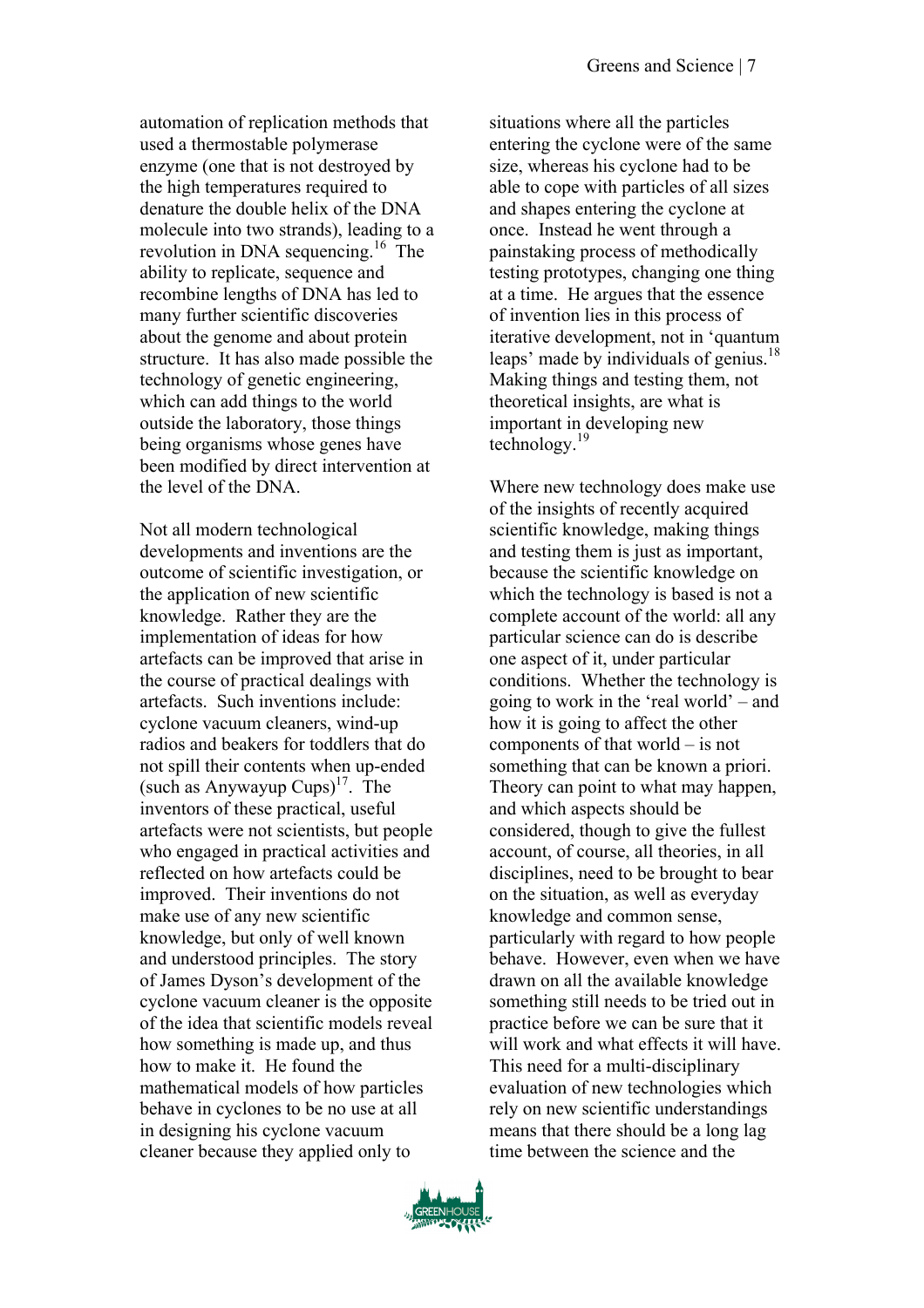technology. In contrast, at the moment, the expectation that new scientific insights will lead to new technologies puts pressure on scientists to find applications for the latest scientific research. New technologies are developed prematurely, without proper research into the impacts those new technologies will have. As well as the policies of research councils, the involvement of business in funding university science research drives this search for applications. Funding by business means that the applications developed are those that the businesses can make profits out of, which are not necessarily the applications which are of most benefit to society as a whole. In addition, where research into effects of new technologies is funded by those with a commercial interest in that technology, the reported results tend to down play the negative impacts and exaggerate positive ones.<sup>20</sup>

Because science and technology are different activities they answer to different norms and we use different criteria when judging them: how we judge whether or not the outcome of a scientific investigation should be added to our stock of knowledge about the world is quite different from how we judge a technology. With regard to the former we ask questions about the extent to which evidence supports the conclusions drawn. Of course the answer is rarely a simple yes or no, and it is may be reasonable to require stronger evidence in some cases than in others, depending on judgements about the implications of that knowledge for a body of scientific thought. With regard to technology there is a much wider array of questions that should be asked: how will it affect individual agency and

social relations, how risky is it, and how useful? In essence, will it make the world a better place for human life? Technology is a shared thing: individual decision -making is rather a myth as once others have and use a technology it is difficult for an individual, or organisation, to decide not to use it and still be a part of society. Decisions about technology should therefore be made in the same way as decisions that affect other aspects of the public realm: through a political process, and through consideration of the public interest. Leaving these decisions to 'the market' means that it is the dominant private interests of the day (at present large multi -national corporations) that decide which technologies should be developed and deployed. $^{21}$ 

It is because this distinction between science and technology is generally not made in policy debates that those who object to technologies which arise from scientific research end up being branded as 'anti -science'. For example, around the time of the debates about genetic engineering in agriculture in the late 1990s, the House of Lords Select Committee on Science and Technology produced a report which was concerned with the processes whereby positions are taken on issues such as nuclear waste and GM food. However, these were seen as a matter of the relationship between 'Science and Society' – the title given to the report.<sup>22</sup> A government consultation on the 'biosciences' was not about sciences such as biology, zoology, biochemistry, genetics, *etc.* but matters such as cloning, genetic testing and genetically modified crops.23 These are technologies, made possible by advances in our knowledge

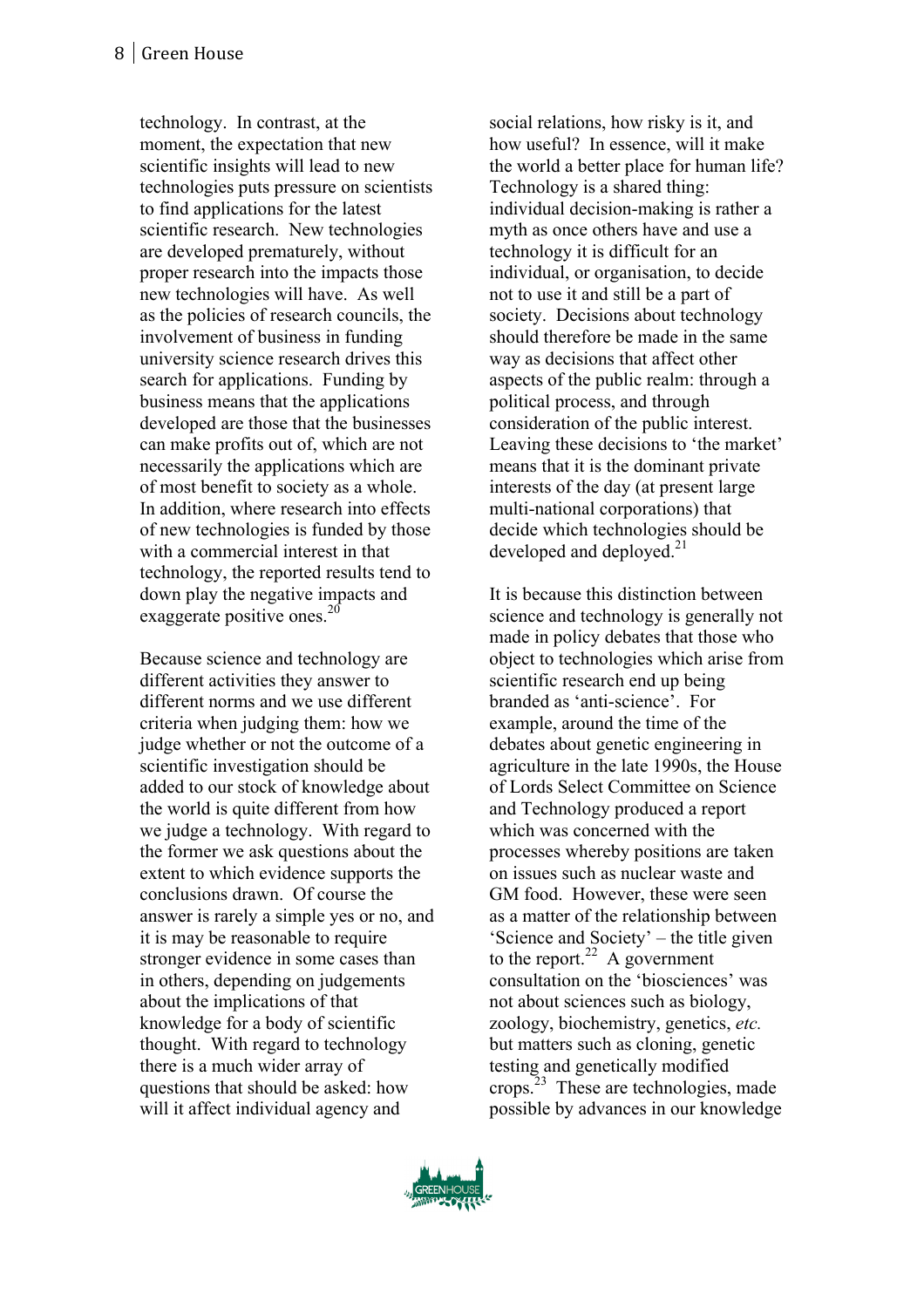within biological sciences, they are not the sciences themselves. Opponents of genetically modified food are not  $\frac{1}{2}$ opponents of genetic science.<sup>24</sup>

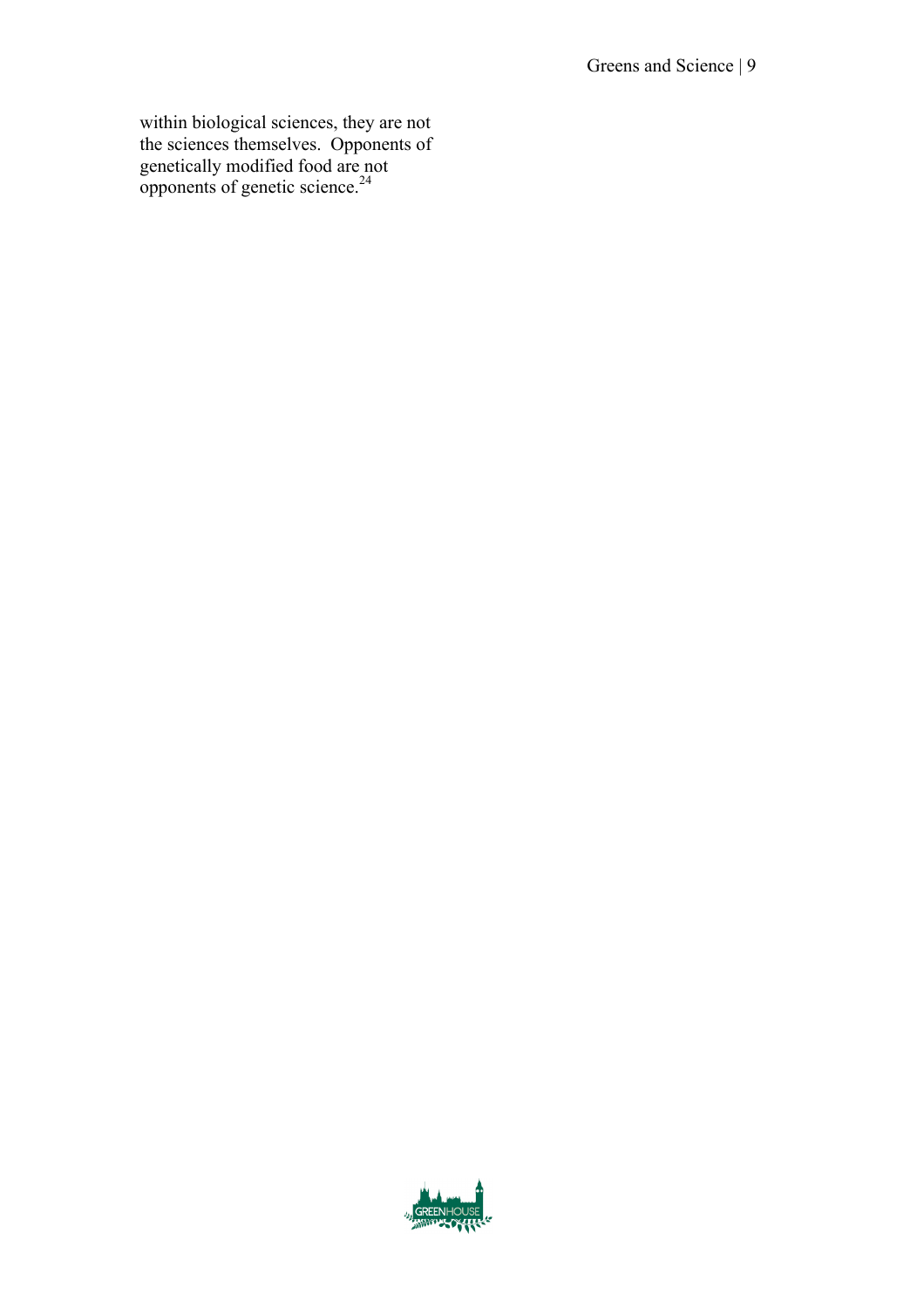#### **3. Science and Politics**

I have argued above that decisions about technology should be made by a political process according to what is in the public interest. What about science? Is science independent of politics? My answer to this is yes and no. With regard to whether a result from a scientific investigation should be accepted as part of the body of scientific knowledge science is independent. What matters is the extent to which a conclusion is supported by the evidence: there is no place for political control, influence or ideology. However, this is not to argue for the complete autonomy of science as a practice. There are at least three arguments in favour of the public and the political process having a say with regard to the practice of science.

Firstly, the technology used within science to gain knowledge, technology that constitutes the world of the laboratory, is of legitimate public concern. The pursuit of knowledge is not a justification for the use of any method whatsoever. Thus there are controls over the use of laboratory animals in experiments and over investigations in which human beings are the objects of the research. These controls are intended to prevent the unjustified use of animals and to ensure that the rights of the human subjects of experiments are respected. We perhaps also should be concerned about the world of the laboratory because it may be an anticipation of the 'real' world outside it, if technologies used there then find wider application.25 Concern over the methods of science are also justified where the effects of those methods are not confined to the laboratory. Testing

things out - as objectors to nuclear weapons tests and farm scale trials of genetically modified crops have made clear - involves actually doing them; exploding the bombs, or growing the crops, and thus causing the effects that are being investigated.

Secondly, science cannot be the judge of whether scientific investigation has provided sufficient evidence to support a particular course of action, or what the burden of proof should be. That judgement involves evaluation of the possible consequences of alternative actions, including that of non - action, and of non -consequentialist reasons for and against the course of action - an evaluation that is not the job of science. The practical acceptance of knowledge, in the sense of acting upon it, is therefore not a matter for science alone. So, for example, the European Commission rebuked a group of its scientific advisers for publicly disagreeing with its decision to ban the use of phthalate softeners in certain baby toys. The scientists on a committee that advised on phthalates did not consider that the evidence of harm was sufficient to warrant a ban, but the Commission retorted that this decision was not one for the scientists to take.<sup>26</sup>

What the burden of proof should be depends on the institutional setting in which science is used.<sup>27</sup> Within the institutional setting of academic scientific research, the standard of proof normally required is equivalent to the 'beyond reasonable doubt' standard of criminal cases: just as it is more important that the innocent are acquitted than that the guilty are found innocent, it is more important that propositions are not accepted as true

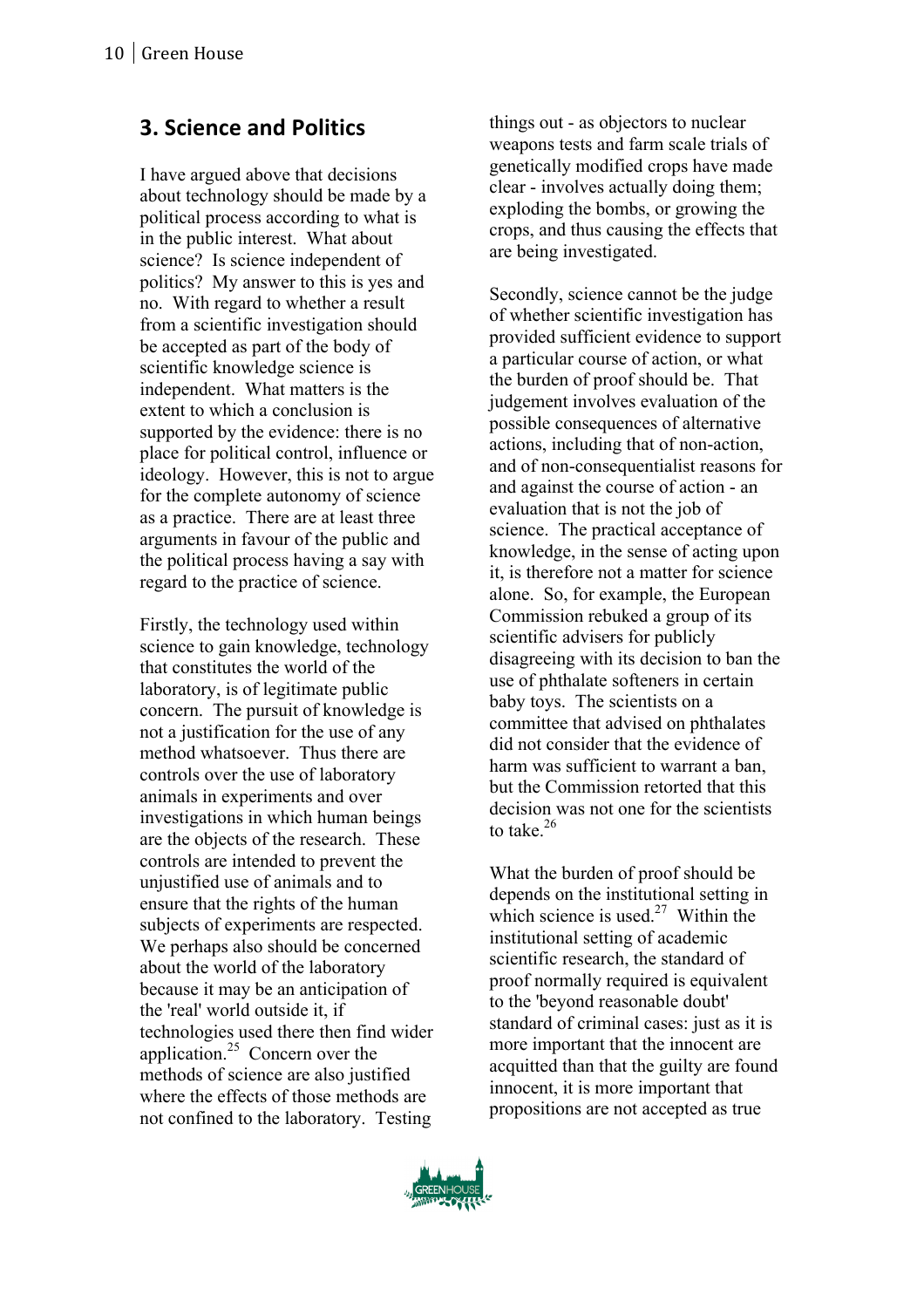when they are not, than that they are (provisionally) rejected when they are true. The aim is to avoid adding erroneously to accepted knowledge. The result is that epidemiological studies or animal tests on the toxicity of chemicals are only considered to provide 'statistically significant' results if the probability of a false positive is less than 0.05. However, Cranor points out that if this data is evidence in civil cases, or used for regulatory purposes, this standard of proof is inappropriate. In civil cases, for example, a case only has to be proved on the 'balance of probabilities', equal weight being given to both sides of the dispute. This means designing tests and analysing data to give as much weight to guarding against false negatives as against false positives.

Thirdly, science cannot decide what it is worthwhile to know, and thus to what ends scientific investigation should be put. Whether it is worthwhile knowing something depends on its meaning in the context of human life in the world. In *The Life of the Mind* Hannah Arendt makes a distinction between the process of cognition, which leads to knowledge, and the process of thought, which leads to understanding of what something means. The process of cognition 'leaves behind a growing treasure of knowledge that is retained and kept in store by every civilization as part and parcel of its world'28. In contrast, the understanding of meaning is intangible and never final. Thinking and understanding do play an important role in science, but here they are means to an end, the end being the type of knowledge sought. Science may seek knowledge of something because that knowledge would resolve problems and questions internal to the science, but ultimately the meaning of scientific knowledge has to involve reference to things and concerns that are external to science. At that point science is not the judge of what it is worthwhile to know  $29$ 

Thus there are grounds for political control over what science investigates, the methods of investigation it uses, and whether action should be taken as a result of those investigations. However, a finding of science should not be rejected because it is at odds with a political ideology, or other belief: whether to accept or reject a scientific finding should always be a matter of whether or not the evidence supports that finding. In contrast there should be political debate about and control over technologies, and those debates need to encompass a wide range of perspectives, not just 'scientific' ones.

The relationship between science and politics is not just one way. Politics sets the framework in which science operates; and scientists, and the body of knowledge provided by science, influence politics and public policies. The power of science is shown by the reliance of ministers on 'scientific advice' when making decisions about the regulation of technologies, drugs, health, energy policy and much else. There is now a scientific advisor in every UK government department and ministers are generally keen to show that their decisions are 'evidencebased'. Whether this is really the case, or whether politicians are in fact simply finding evidence to fit their policies, and ignoring evidence to the contrary, is a moot point. Mark Henderson, in his recent book, *The Geek Manifesto,* describes a number of instances where this seems to have been the case. $30$  While arguing for 'evidence-based' policy Henderson

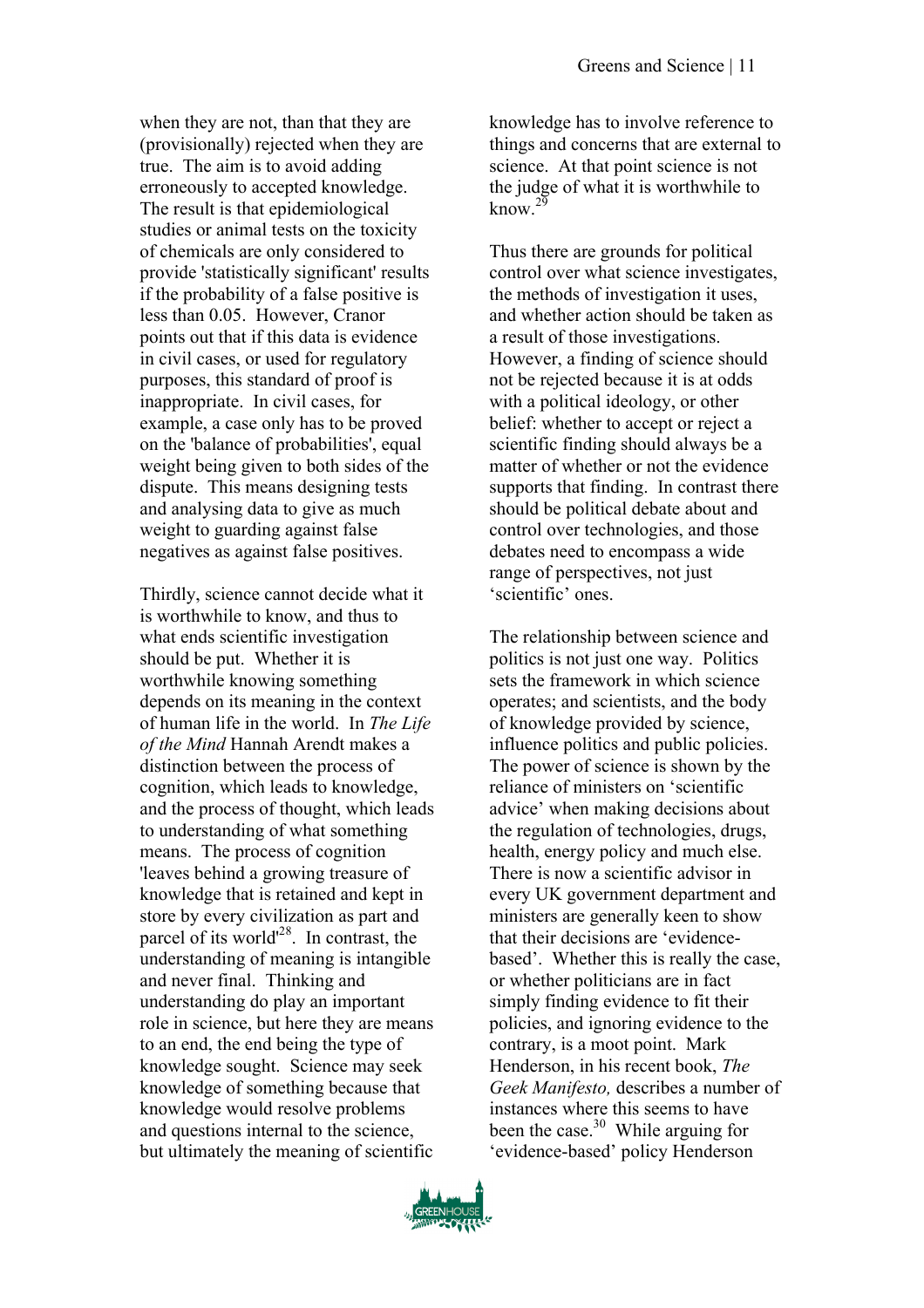recognises that scientific evidence does not determine policy: questions of ethics, politics and economics are also important. Perhaps what we in fact need is more open debate about these other factors in decision-making; politicians who argue for the policy they want on the basis that it more appropriately allocates responsibilities, protects liberty, or provides justice, in short because it is the right thing to do, rather than because the evidence shows that it will have a particular outcome, when that evidence is questionable at best, and may be unobtainable. In politics decisions generally have to be made without the benefit of knowing exactly what the consequences of those decisions will be.

One of the things that Henderson calls for is more use of randomised controlled trials of policies. Policies in areas such as education and crime prevention, for example, should be tested in the same way as are new drugs. Just as new technologies need to be tried out and tested because we do not have a complete account of the world and therefore cannot know beforehand whether something will work, or what its effects may be, our theoretical knowledge is insufficient to be sure whether a particular intervention will achieve a particular public policy outcome. "We should recognise that confident predictions about policy made by experts often turn out to be incorrect". $31$ 

While not denying that randomised controlled trials may be useful in some instances the way of thinking associated with them does have its dangers. One is a narrow focus on achieving measurable outcomes, thereby missing a great deal else that is

going on. Because we are multidimensional beings (we are biological organisms, social and moral beings) everything we do can have a number of different descriptions. For example, the farmer does not just produce food but may also be polluting the water supplies, or maintaining the countryside; the doctor is caring for her patient, developing medical knowledge, performing a role within the institution of the hospital, and earning her living. 'Unintended side effects' are a result of not being aware of all these different possible descriptions of what we are doing, of a focus on just one thing. It is important therefore that randomised controlled trials generally consider more than one outcome, and do not limit their evaluation to things that can be easily quantified and measured. They should look for side effects. For example, programmes to get people into work should not just look at the outcome of numbers in paid employment after a certain time period, but whether those involved felt more in control of their own lives, more able to make decisions, and contribute as citizens. Trials of policies should consider what virtues and values they promote, not just whether they achieve a particular defined outcome.<sup>32</sup> And we have to accept that in many instances conducting randomised controlled trials will not be possible, and yet decisions will still have to be made.

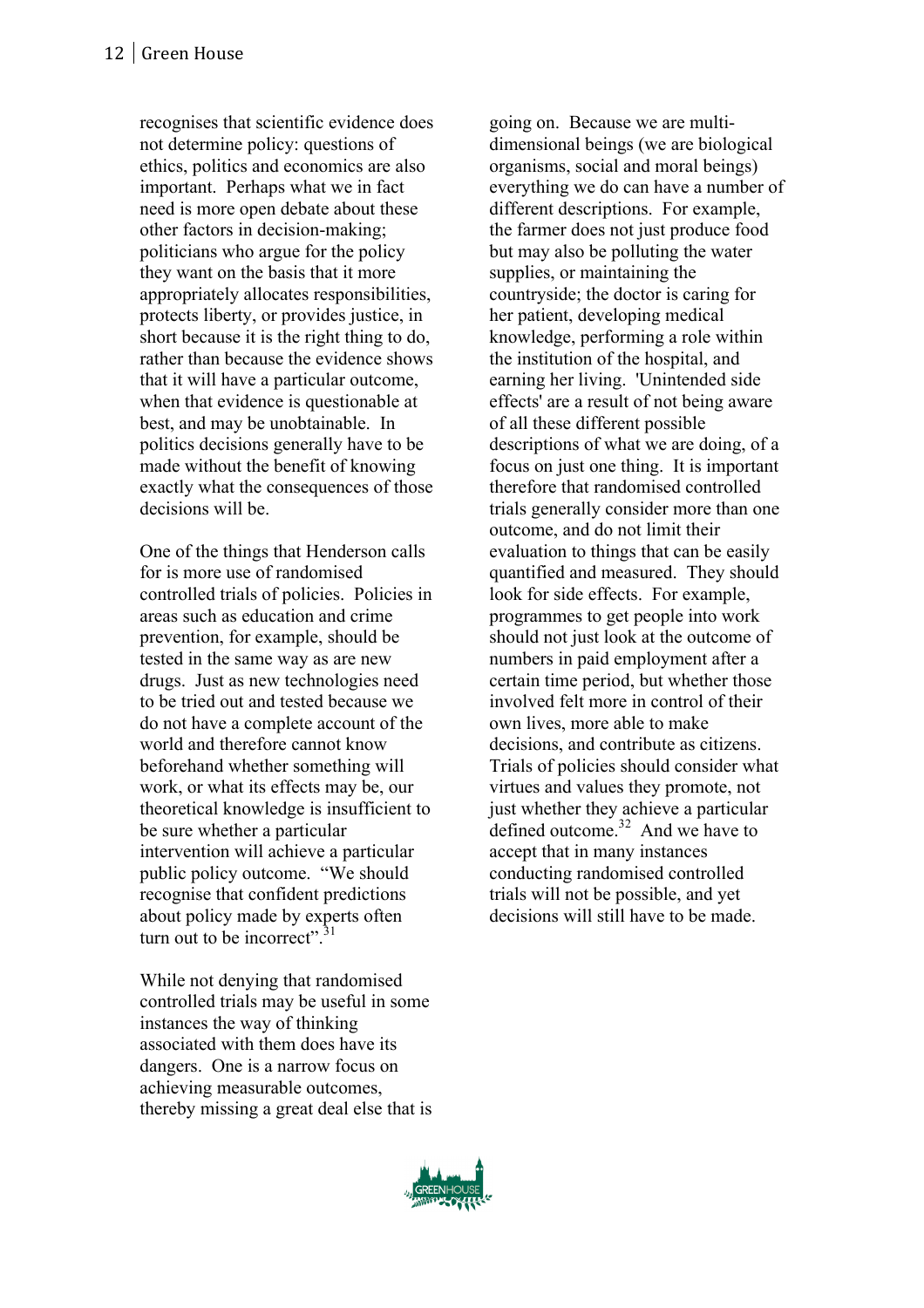#### **4. Risk and riskiness**

In the mid-1980s a new disease appeared in British cattle. Cows staggered around, with uncoordinated, jerky movements; they lost the ability to stand up and ultimately died. In 1987 it was officially recognised as bovine spongiform encephalopathy (BSE), but it was commonly called 'mad cow disease'. After investigation it was considered that the most likely cause was feeding cattle protein supplements which contained the ground up remains of sheep and cattle offal. For ten years government maintained that this new disease would not spread to humans who ate beef: 'British beef is safe' was the message of the agriculture minister, John Gummer, who famously fed a beefburger to his four year old daughter, and of the government's chief medical officer, Sir Donald Acheson and his successors. Then, in 1996, the health secretary, Stephen Dorrell stood up in the House of Commons and announced that consumption of beef infected with the agent which caused mad cow disease was the most likely cause of a new disease in humans, variant Creutzfeldt-Jakob disease (vCJD). Following this announcement many countries banned British beef and its price halved. To date, at least 280 people have died of vCJD, 176 of those in the UK. $^{33}$ 

It is against this background that public reaction to government reassurances a few years later, that 'GM food is safe', should be understood. Scientists did not really know that eating BSEinfected cattle would not cause a similar disease in humans. Perhaps they thought it unlikely, but they did not understand the disease or its causes, so they could not really know. Perhaps they thought it best not to

alarm the politicians or the public by admitting this ignorance. Perhaps it was the influence of the norms of academic science – that a proposition (eating BSE-infected beef can cause disease in humans) should be rejected unless and until it can be proved beyond reasonable doubt, or at least that there was good evidence for it. It was the positive causal relationship that had to have evidence to support it, not the proposition that eating infected beef did not cause disease. So with GM food, how could the scientists know that such a novel technology, which many people saw as 'tampering with nature' was safe. The absence of evidence of harm could not be sufficient.

Genetic engineering of our food, like nuclear power, is opposed by Greens (an opposition which I suggest is shared by most of the public) because they see it as risky. This riskiness is not a matter of the probability of occurrence of specified, known, types of harm – risk as conceived by technical risk assessments. Such technical risk assessments require the type of harm to be identified and an assessment made of how likely it is to occur. The dominance of risk assessment in our approach to technology is one reason for the central role that science has in decisions about technology. Risk assessment is seen by its supporters as the 'scientific' way to make decisions about technology. Like the norms of academic science, it requires positive evidence of a causal relationship between a technology and an unwanted outcome – the harm.

However, the use of risk assessment as the framework for thinking about technology is a political choice – there is nothing inherently scientific about it. Risk assessment is used because of the

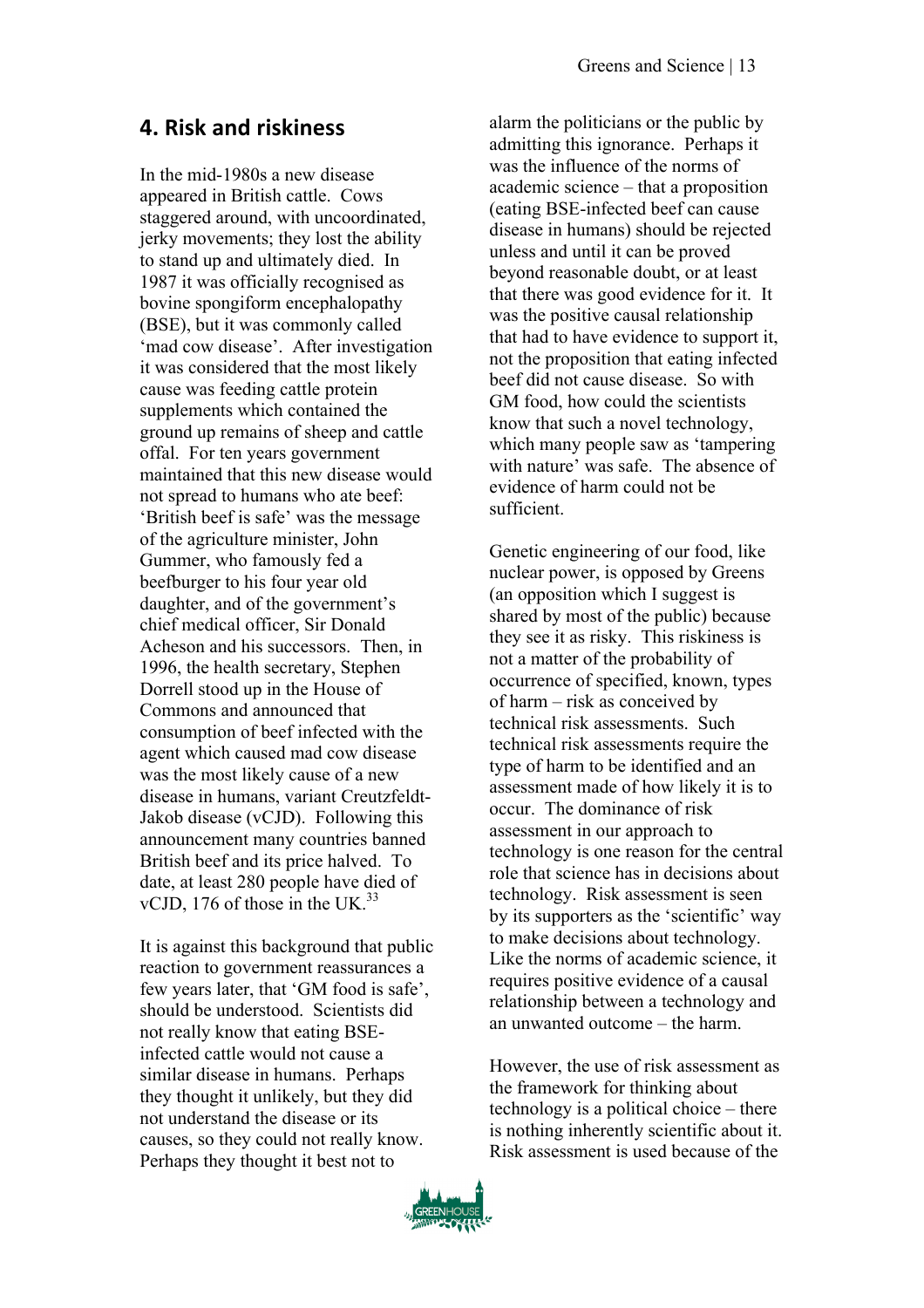dominance of the ethical and political philosophies of utilitarianism and liberalism. Utilitarianism prescribes that what matters is harm to individuals (humans, and perhaps other sentient animals), and that we should make decisions on the basis of what results in the best overall balance of harms and benefits. The central tenet of liberalism is that individuals should be free to live how they want as long as they do not cause harm to others: the state should only interfere in the actions of individuals if those actions cause harm to others ('the harm principle'). Hence the focus on whether a technology causes harm and the 'body count' approach: the arguments about how many people have or have not been killed by genetic engineering, or by nuclear power as opposed to coal mining. And the attempt to regulate synthetic chemicals through the impossible task of trying to predict the harm that any particular chemical may do (see Chapman, 2006 for the multiple uncertainties of chemicals risk assessment). What is omitted from both utilitarianism and liberalism is the idea of a world that matters, which is shared by everyone, which we inherit from the past and bequeath to the future. Decisions about technology, which forms part of that world, should be collective decisions, made on the basis of considering whether a technology will make that world a better place, not simply on the basis of whether the technology will cause particular harms to individuals.

Identification of risk, as carried out in technical risk assessment, requires positive knowledge that an outcome, considered to be harmful, is probable. If no harmful outcome can be

identified then there is no risk. In contrast, a situation or technology is risky if we know little about it, even if we cannot identify what harm it may cause, because for all we know, harm is possible. It is not a matter of probability, but what is possible in this epistemic sense, *i.e.* taking into account the extent of our knowledge, and ignorance. Hence novel technologies where we are relying on (inherently incomplete) theoretical scientific knowledge are risky. Critics such as Mark Lynas argue that this attitude is an example of the "naturalistic fallacy – the belief that natural is good, and artificial is bad". Lynas goes on to argue that "this is a fallacy because there are plenty of entirely natural poisons and ways to  $\text{die}^{34}$  But caution with regard to 'unnatural' technologies does not imply a belief that all natural things are good and benign.<sup>35</sup> There are natural poisons, but we have been dealing with them for generations and have learned a great deal about how to avoid or cope with them. $36$  We know what they can do. The fact that nature is not always benign is not an argument for using a novel technology that may disrupt natural systems and processes in ways that we cannot predict. Nassim Taleb puts it like this: "What Mother Nature does is rigorous until proven otherwise; what humans and science do is flawed until proven otherwise."<sup>37</sup>

Whereas risk refers to an outcome, the riskiness of a situation or technology is inherent in the technology or situation itself. Identification of risk requires prediction: we need to know and be able to predict the probability of the other conditions that are needed for the outcome in addition to the technology: as well as a mussel contaminated with

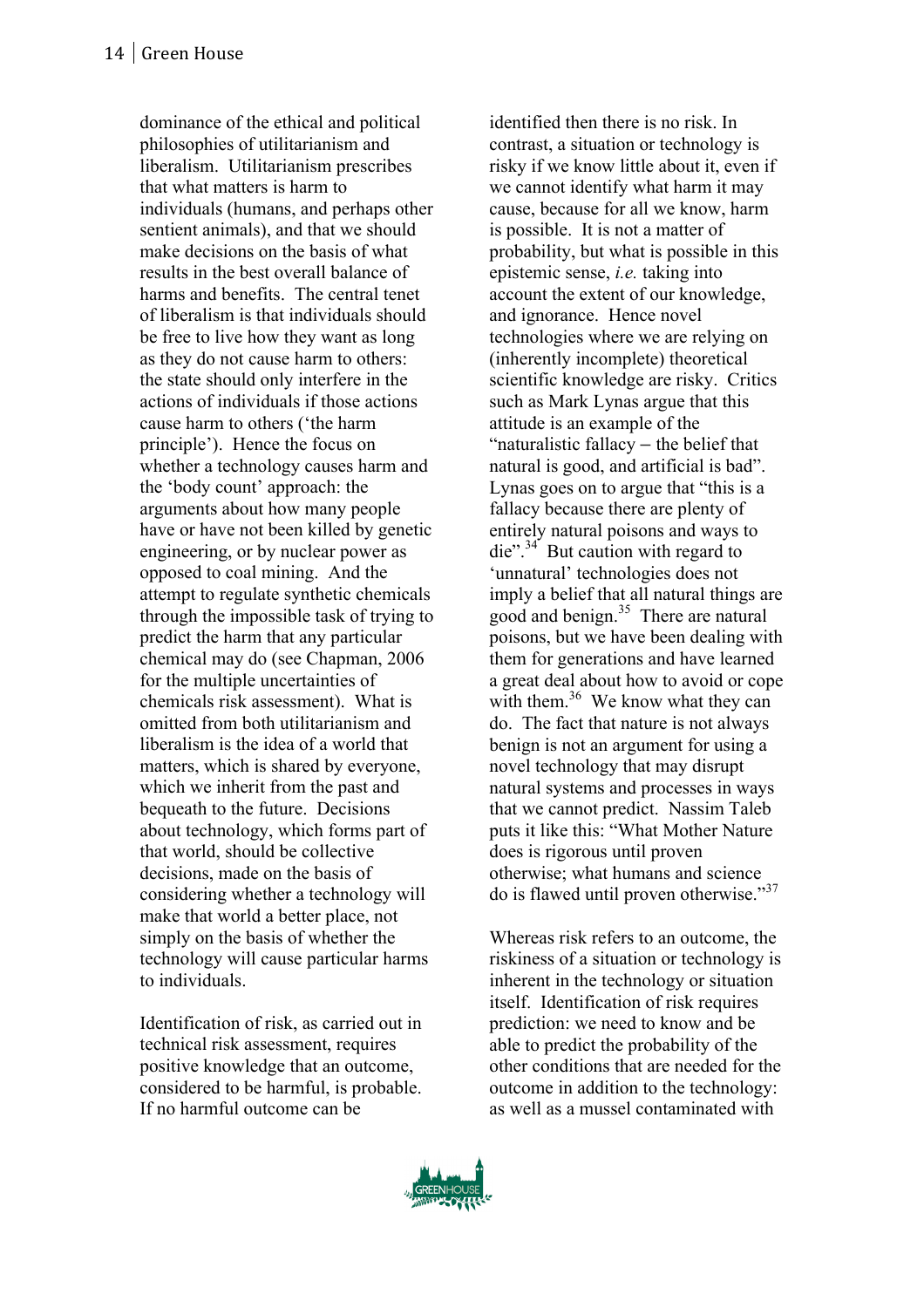radioactivity from the discharge from a nuclear power plant, we need to know whether people will collect and eat that mussel, and if so how much, how often, and what other radioactivity they are exposed to; it is not a matter simply of the presence of a carcinogenic chemical in a product, there must be a pathway by which it can enter the human body, and a known probability that once there it will cause cancer. In contrast, the riskiness of something is a property of the thing itself. A chemical can be identified as risky if we know it has the potential to cause harm – we do not need to be able to predict exposure levels and whether harm will actually occur.<sup>38</sup>

Technical risk assessment tends to consider probability and size of harm together, as if the two were commensurable: a low probability of a large amount of harm comes out as equivalent to a high probability of a small harm – they both give the same number of 'deaths per year'. But high impact/low probability outcomes are of much more concern that low impact/high probability ones. Events that cause some harm, but are not catastrophic can strengthen a system (Nassim Taleb has coined the term antifragile to describe this sort of system $^{39}$ ). High impact, catastrophic events wipe it out.

Debates about the regulation of technology amongst public policy experts tend to focus on risk versus precaution.40 Risk assessment approaches are considered to be 'evidence based'. Precautionary approaches take action where there is a lack of clear scientific evidence: where there is uncertainty and ignorance. A recent publication of the European Environment Agency gives the

following rather long-winded working definition:

*"The precautionary principle provides justification for public policy and other actions in situations of scientific complexity, uncertainty and ignorance, where there may be a need to act in order to avoid, or reduce, potentially serious or irreversible threats to health and/or the environment, using an appropriate strength of scientific evidence, and taking into account the pros and cons of action and inaction and their distribution."<sup>41</sup>*

Precautionary approaches do not disregard evidence, rather they are more open to different types of evidence than the often narrow view taken by risk assessment. They consider the 'weight of evidence' – the evidence from different, independent sources, which together may form a convincing case, though none individually is conclusive. It also takes into account areas of ignorance and considers the potential consequences of that ignorance. I suggest that what precautionary approaches are concerned about is what, in everyday language would be called how risky something is.

Nuclear power is obviously risky. It is not a matter of the number of people it has or has not killed but the fact that it requires elaborate safety systems and armed guards at nuclear power stations. There is also the massive unknown of how we are going to keep safe, for centuries, all the radioactive waste it generates.<sup>42</sup> No coal mining accident has resulted in the exclusion of people from a 20km radius, as has recently happened at Fukushima. That

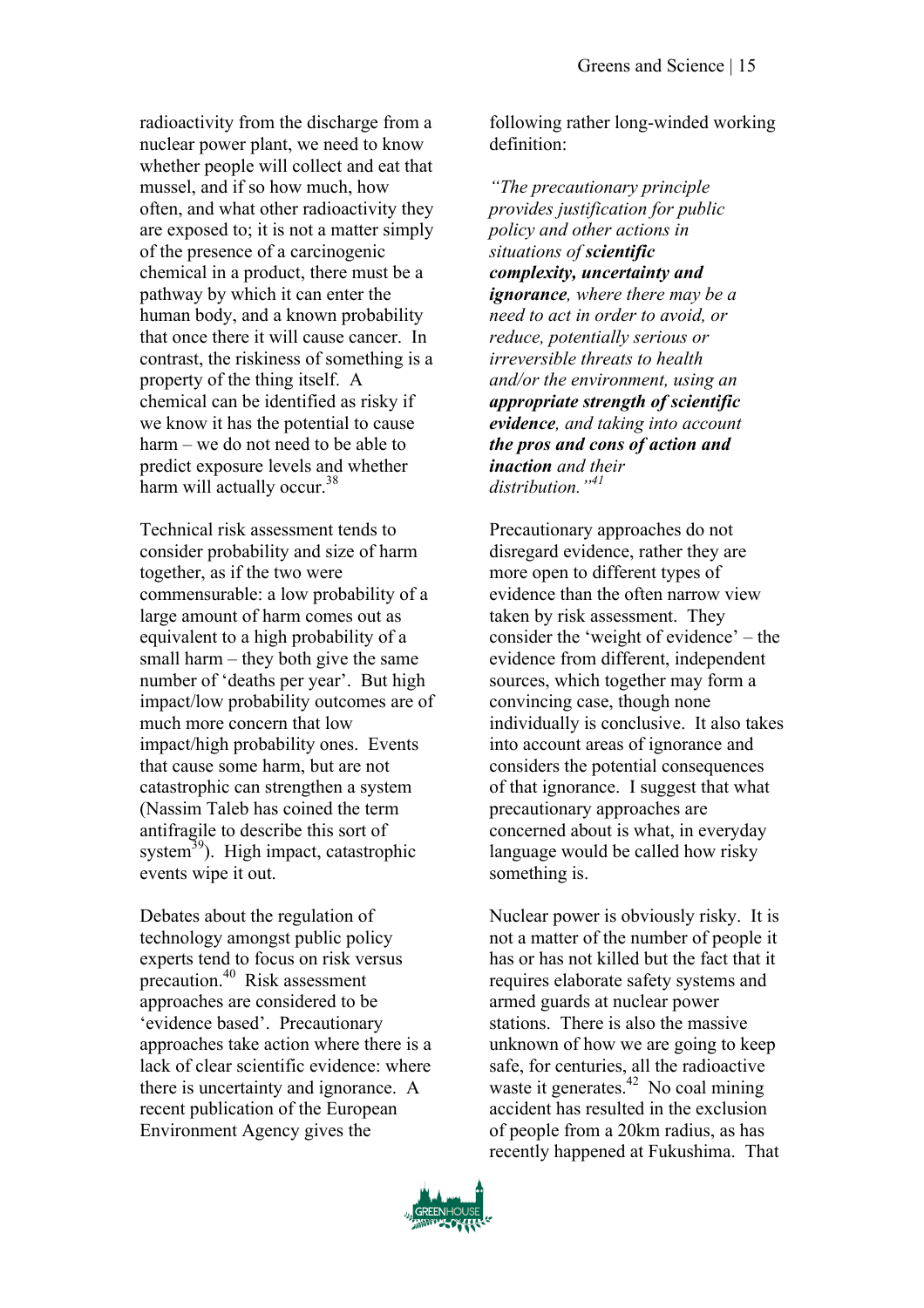exclusion represents the loss of the home and community for about 100,000 people, possibly for decades.<sup>43</sup> This is qualitatively different from deaths in mining accidents. Deaths of miners, while devastating for their families, do not constitute the destruction of a whole community, and may lead to the strengthening of mining communities (though this is not to say that mining deaths are a good thing).

Genetic engineering is risky because it is attempting to produce organisms with new characteristics by introducing genetic material from other species, when there is a lot we do not understand about genes and how they work.44 Synthetic chemicals which do not occur in nature, but are made in factories and put into consumer products, and then get into our bodies, the rivers and the air, are risky because we do not (and probably cannot) understand the effects they may have, on our bodies, the health of wildlife, or the functioning of geochemical systems.<sup>45</sup>

With genetically modified organisms there is a fear that once the organism has been released into the environment it will be impossible to get it back: plants and animals reproduce and spread and are not easily contained. The introduction of a genetically modified organism could therefore be an irreversible step. Again there is a concern about catastrophic consequences, not the probability of quantifiable known harms. For synthetic chemicals we know that some have had devastating effects that could not have been predicted. The classic example is chlorofluorocarbons (CFCs), invented in the 1930s as a

non-toxic, non-flammable refrigerant. They do not occur in nature. Decades later it was discovered that that their stability, the property which made them so good as refrigerants, meant they accumulated in the upper atmosphere where they reacted with the protective layer of ozone, destroying it in the process. The importance of the ozone layer was not understood when CFCs were invented. And anyway, who would have thought to ask an atmospheric chemist about the safety of a refrigerant?<sup>46</sup> A more recent example is the drug diclofenac (another non-naturally occurring organochlorine compound, which was invented by Ciba-Geigy (now Novartis) in 1973). It was used for decades as an anti-inflammatory drug to treat humans but from the 1990s it was given to cattle in India, then Pakistan, as a pain killer. It has wiped out over 95% of the vulture population (vultures feed on the carcasses of fallen cattle), and resulted in multiple problems of rotting carcasses, feral dogs and disease. $^{47}$  No regulatory regime requires new synthetic chemicals to be tested on vultures.

Green objections to these technologies are not objections to science. They are objections to an over-confidence (which perhaps scientists working on a technology do tend to have) in our ability to predict consequences, control events and not make mistakes. The official report on the Fukushima disaster said that it was

*"a disaster 'Made in Japan.' Its fundamental causes are to be found in the ingrained conventions of Japanese culture: our reflexive obedience; our reluctance to question authority;* 

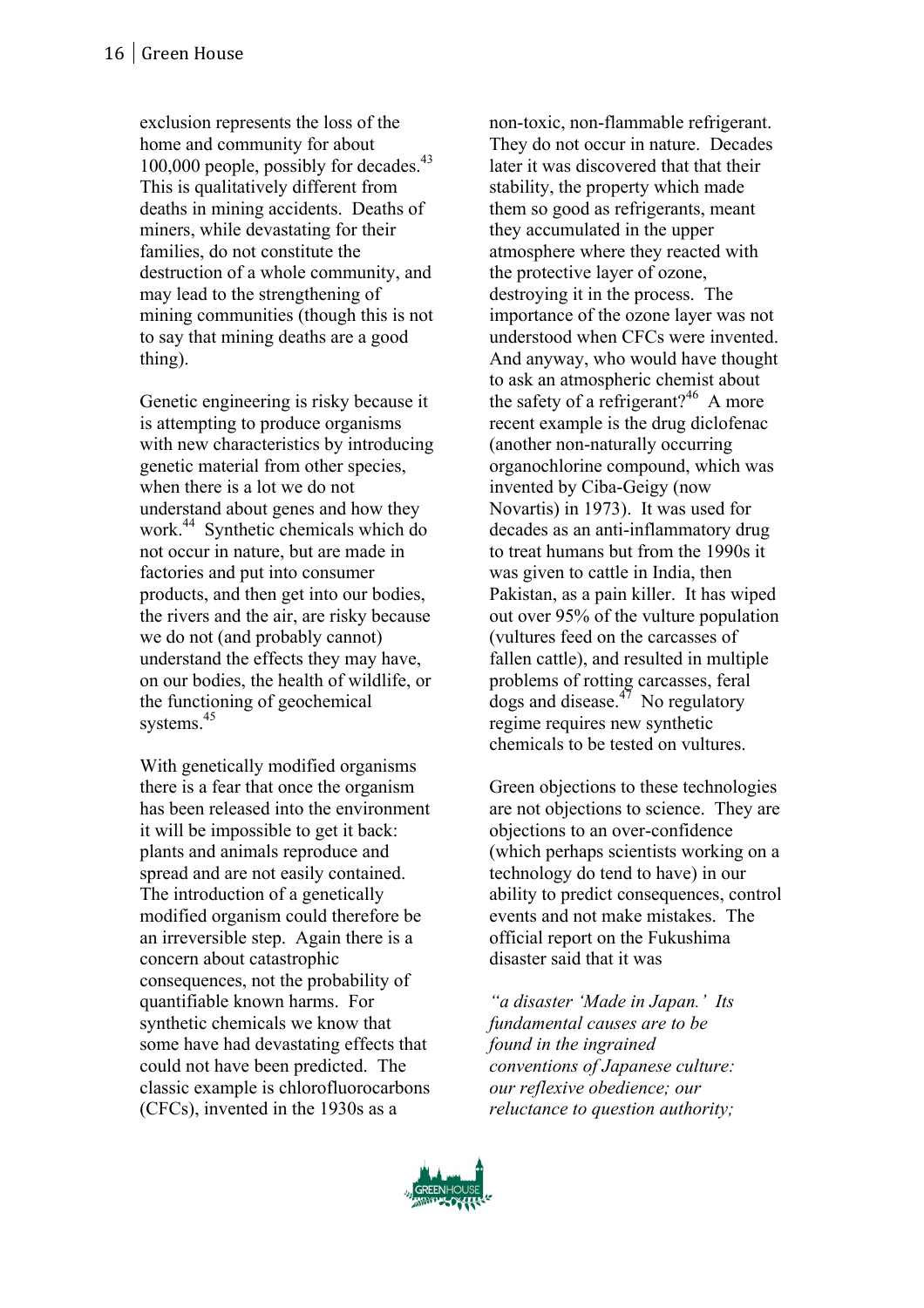*our devotion to 'sticking with the program'; our groupism; and our insularity."<sup>48</sup>*

The tsunami of 2011 was a natural phenomenon, but the problems at the Fukushima nuclear power station were man-made. No one was responsible for the tsunami, but people were responsible for the failures at Fukushima. This difference means the two cannot be compared. Fukushima cannot be excused by pointing to the death toll of the tsunami, just as harm caused by synthetic chemicals cannot be justified by the fact that some natural chemicals are toxic.

Japan is a country that prided itself on its engineering and technological expertise. It pioneered quality control and the building of cars which did not break down. If there can be a disaster at a nuclear power station in Japan, who are we to say that there are no waiting disasters "Made in Britain", or in France, or Germany. Perhaps things would unfold differently here, but I am sure that there are plenty of defects in the British way of doing things that could lead to a similar disaster. Fairlie and Parkinson conclude that

*"perhaps the simplest of the lessons to be learned from Fukushima is that nuclear power is a supremely unforgiving technology. When things go wrong, they can go very wrong with consequences that are extremely difficult to remedy, even in advanced industrial nations".49* 

Fairlie and Parkinson go on to point out that "nuclear power is merely a complicated way of boiling water". This brings us to the issue that if we are going to use risky technologies

there have to be good reasons for doing so, and alternatives need to be fully examined. This is the Green movement's critique of nuclear power: it is risky and there are alternatives available. We could make a really serious effort to reduce our energy use, and we could invest in renewable energy and energy storage, rather than in nuclear power stations. Similarly with genetic engineering in agriculture: Greens argue that risky GMOs are just not needed. Plenty of food is produced for the world's population, the issue is that a lot of it is wasted, some people have too much, and others do not get access to it. These problems will not be solved by genetically modified organisms.<sup>50</sup>

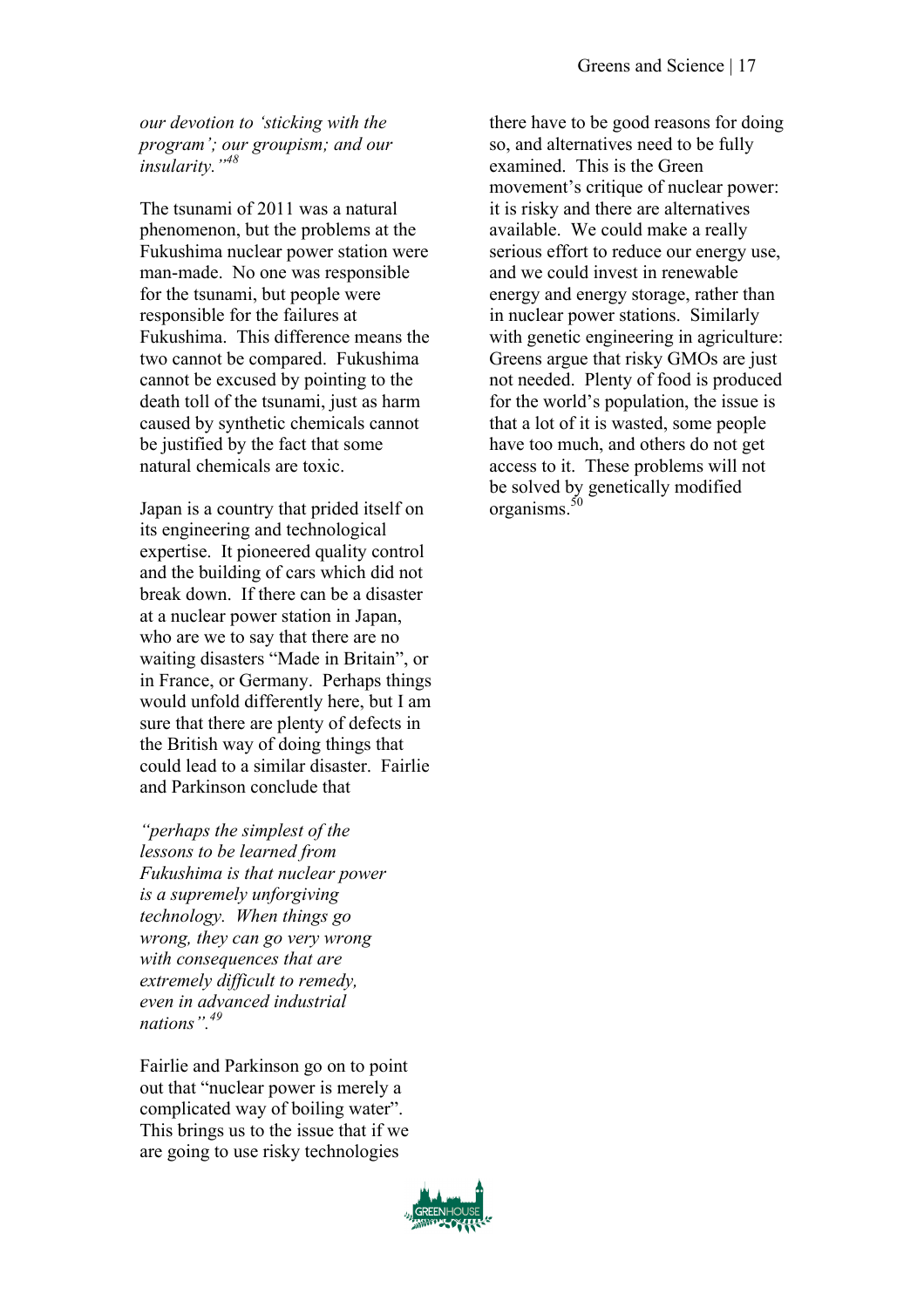# **5. Technology and the World**

Another line of argument in the Green movement against nuclear power and genetically modified food is concerned with the power relationships associated with these technologies. Nuclear power is a large scale, centralised, inflexible way of generating power, owned by large corporations or stateowned companies and guarded by armed security forces. The scale of the hazards associated with it legitimates authoritarian enforcement of rules, which in turn erodes civil rights. $51$  In contrast renewable energy generation can be decentralised: owned by individuals and small communities, increasing their economic independence. A common concern with genetically modified crops is the role of the large corporations who develop and own it, and retain intellectual property rights over the seeds that they sell to farmers. Arguments about genetically modified crops are part and parcel of arguments about who has control over the food system and the nature of farming. Do we want large scale, capital intensive agribusiness, or small scale mixed family farms?

These are arguments about the type of world a technology brings into being. They are not ones that scientists who work on nuclear power or genetic engineering have any particular expertise in. They are properly matters for public political debate and 'risk assessment' needs to move out of the way in our thinking about technology to make space for them.

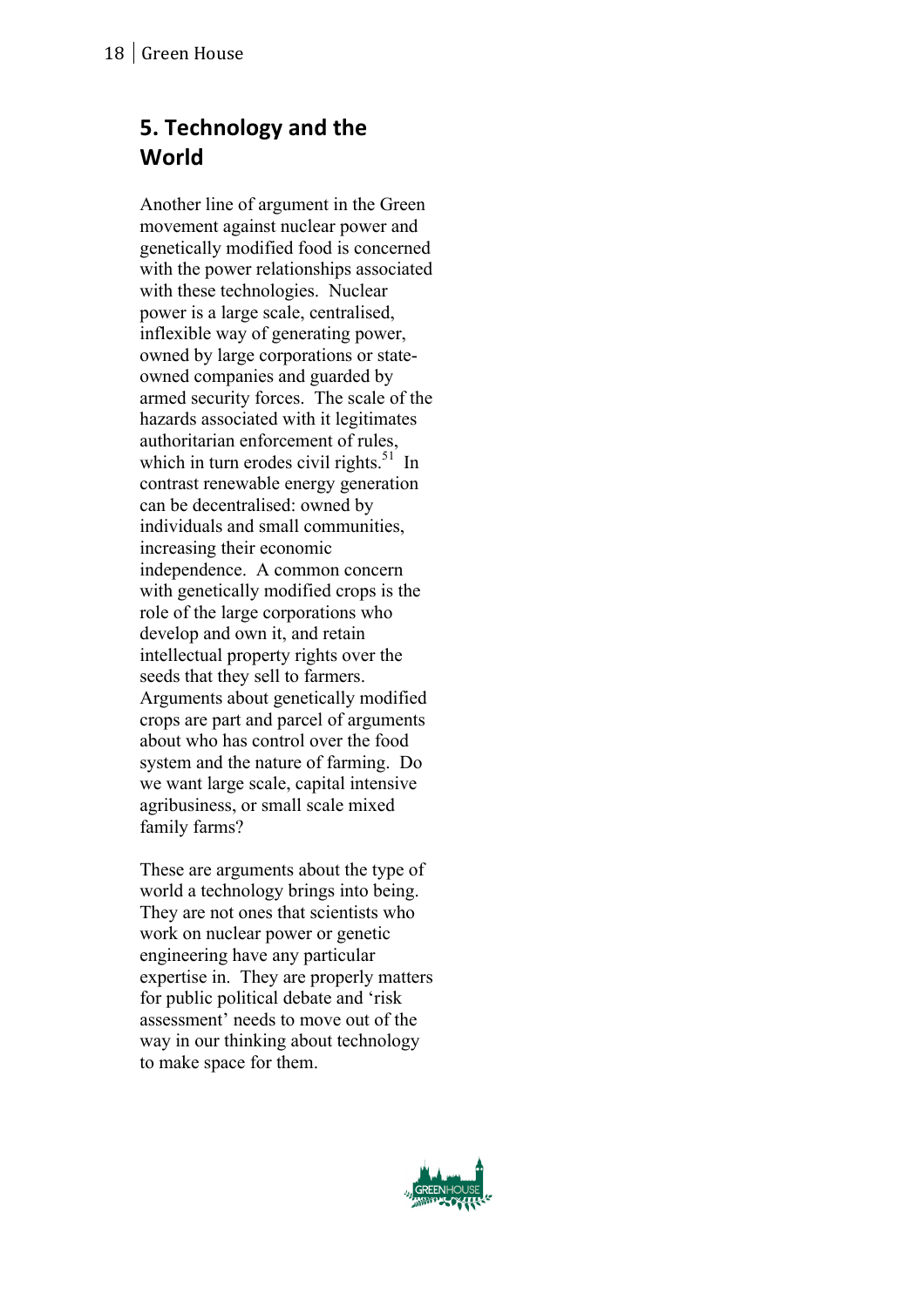# **6. Conclusions and Recommendations**

Like scientists, Greens are children of the Enlightenment. Both tend to think that decisions are, or at least should be, made on the basis of rational arguments, by appeal to the evidence. However, Greens are also children of Romanticism. This legacy makes them aware of the limits of science, both in the sense of the limits to its knowledge, and that science is not sufficient to tell us how to live. Science is not enough.

But science is important, as is not distorting or lying about evidence. However, it should be recognised that in many areas of public policy good evidence is lacking, and may be unobtainable, yet decisions still need to be made. Those decisions should be defended by reasons other than evidence. Politicians should not be afraid of making arguments based on justice and fairness, or the need for transparency or accountability, or that a particular course of action promotes particular values and virtues.

Public funding of science is currently justified in good part by the expectation that new scientific insights will lead to new technologies. Scientists are encouraged to seek to develop those technologies, and enter into partnerships with business to bring those technologies to 'the market'. This leads to attempts to find applications for the latest scientific research, perhaps prematurely, and without research into the impacts that new technologies will have.

Instead we should fund science in two ways. Firstly, we should fund multidisciplinary research that is focussed

on problems that need solving, or issues that need investigation (such as the effects of particular technologies). This research should bring together scientists from different disciplines and non-scientists from relevant walks of life, so that a broad range of perspectives and experience is brought to bear on an issue. There should be a high level of public involvement with and consultation about this research. It should not be dominated by business interests.

Secondly, there should be public funding of basic scientific research, with funds given to those scientists who are excellent in their field to investigate what interests them and to develop their scientific discipline. This research should be part of educational institutes, and done for cultural as much as economic reasons.

For both types of science the technologies and methods used should be within boundaries set with input from the public and expertise external to science.

Sometimes, of course the two types of inquiry will interact. The results of basic scientific research may be useful in solving a particular problem. It may lead to developments in technology. But those developments always need to be evaluated by multi-disciplinary research programmes and not seen as the preserve of just one area of science. Scientists should be free to investigate and discover, but we all have a stake in technology. Many voices need to be heard, speaking from different perspectives on our shared world, if we are to ensure that our technology makes that world a better place.

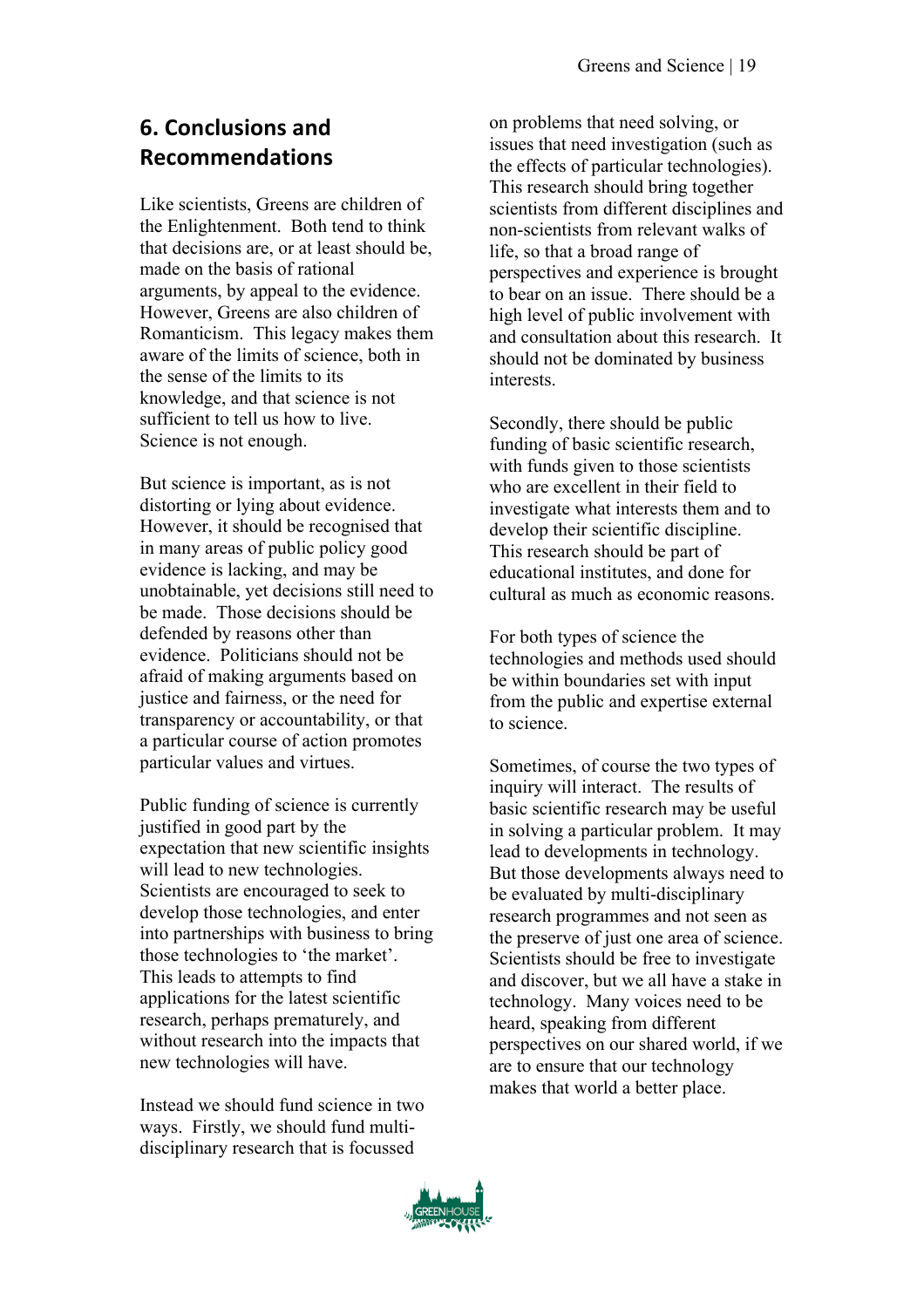# **Bibliography**

- Ames, B. and Gold, L.S. (1990). 'Chemical carcinogenesis: too many rodent carcinogens'. *Proc. Natl. Acad. Sci. USA,* vol 87, pp7772-7776.
- Arendt, H. (1978) The Life of the Mind: Part One, Thinking, London: Secker and Warburg.
- Beck, U. (1992) *Risk Society: towards a new modernity, trans. Mark Ritter, London, Sage* Publications.
- Cartwright, N. (1999) The Dappled World: a study of the boundaries of science, Cambridge, Cambridge University Press.
- Chapman, A. (2004) 'Technology as World Building', Ethics, Place and Environment, vol.7, no.1-2, pp59-72.
- Chapman, A. (2005) 'Genetic Engineering: the unnatural argument' in *Techné: Research in Philosophy and Technology*, vol. 9, no.2.
- Chapman, A. (2006) 'Regulating chemicals: from risks to riskiness, Risk Analysis, vol 25, no 3.
- Chapman, A. (2007) Democratizing Technology; risk, responsibility and the regulation of chemicals, London, Earthscan.
- Cranor, C. F. (1993) *Regulating Toxic Substances: a philosophy of science and the law,* New York, Oxford University Press.
- Crompton, T. (2010) *Common Cause: The Case for Working with our Cultural Values.* Available at http://valuesandframes.org (accessed 4/2/2013).
- Dale, J.W. and von Schantz, M. (2002) *From Genes to Genomes: concepts and applications* of DNA technology, Chichester, John Wiley & Sons Ltd.
- DTI (Department of Trade and Industry) (1998) 'Lord Sainsbury announces public consultation on biosciences', press release, 15 December 1998 www.dti.gov.uk.
- DTI (Department of Trade and Industry) (2000) *Excellence and Opportunity a Science* and Innovation Policy for the 21<sup>st</sup> Century (Cm4814), July 2000 www.dti.gov.uk/ost.
- Dupré, J. (1993) *The Disorder of Things. Metaphysical foundations of the disunity of science*, Cambridge Mass., Harvard University Press.
- Dupré, J. (2001) *Human Nature and the Limits of Science*, Oxford, Clarendon Press.
- Dyson, J. (1997) Against the Odds, London, Orion Business Books.
- Fairlie, I. And Parkinson, S. (2012) 'Fallout from Fukushima: the impacts so far', Scientists for Global Responsibility Newsletter, issue 41. Available at http://www.sgr.org.uk/publications/sgr-newsletter-41 (accessed 1/2/13).
- Farman, J. (2001) 'Halocarbons, the ozone layer and the precautionary principle', in European Environment Agency, Late Lessons from Early Warnings: the precautionary principle 1896-2000, pp76-83, Luxembourg, Office for the Official Publications of the European Communities.
- Friends of the Earth (2000) *Crisis in Chemicals: the threat posed by the 'Biomedical Revolution'* to the profits, liabilities and regulation of the industries making and using chemicals, London, Friends of the Earth.
- Gee, D. (2013) 'More or Less precaution', chapter 27 of *Late Lessons from early warnings*, *science, precaution, innovation.* Copenhagen, European Environment Agency.
- Gillispie, C.C. (1957) 'History of Industry' *Isis*, vol48, pp398-407.

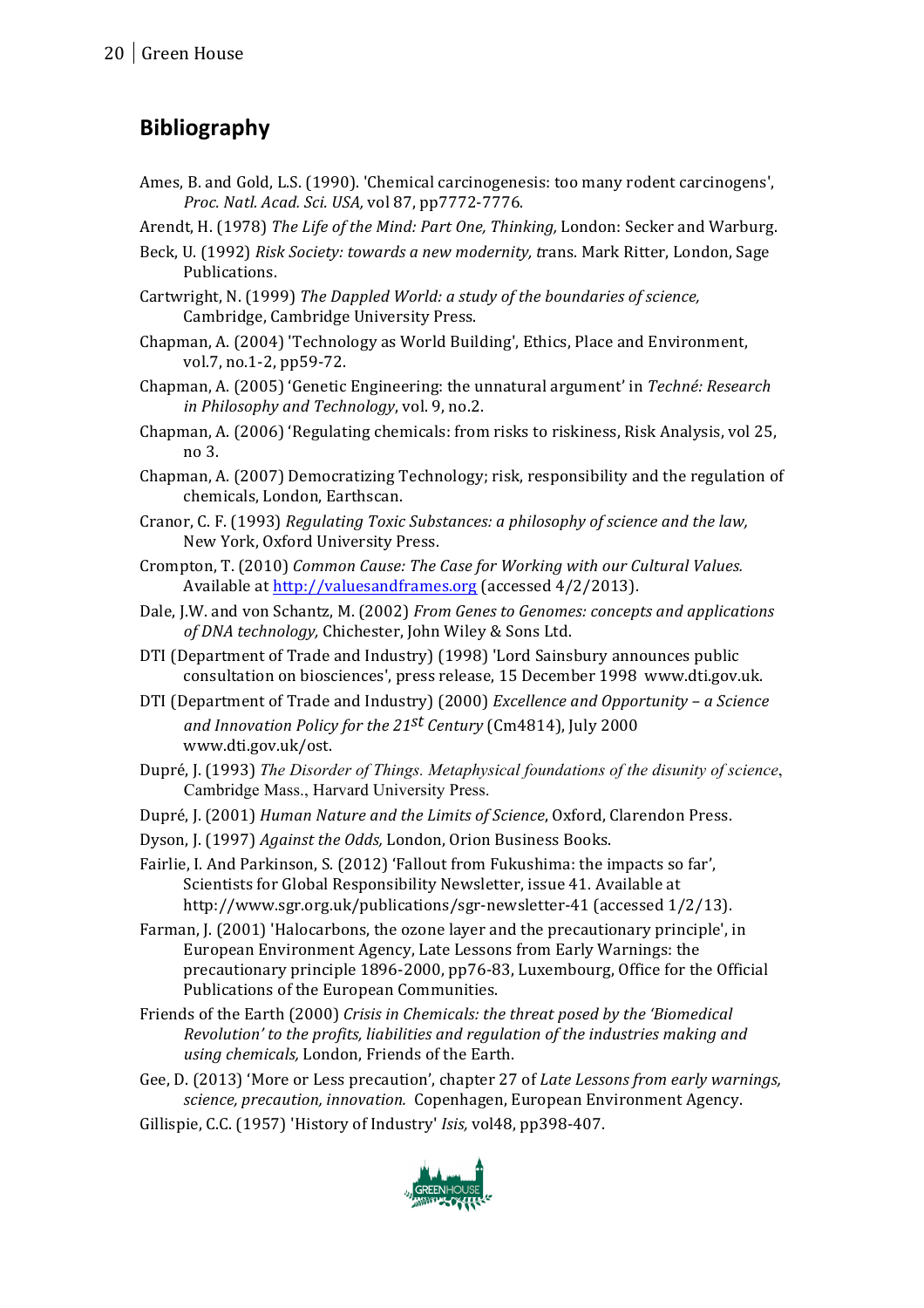Hall, A. R. (1981) *From Galileo to Newton,* New York, Dover Publications.

Haynes, L., Service, O., Goldacre, B. and Torgerson, D. (2012) Test, Learn, Adapt: Developing Public Policy with Randomised Controlled Trials. At: http://www.cabinetoffice.gov.uk/sites/default/files/resources/TLA-1906126.pdf (accessed  $1/2/13$ ).

Henderson, M. (2012) *The Geek Manifesto, Why Science Matters*. London, Bantam Press.

- Hong, S. (1999) 'Historiographical Layers in the Relationship Between Science and Technology', *History and Technology*, vol 15, pp 289-311.
- House of Commons Public Accounts Committee (2013) Twenty-Fourth Report Nuclear *Decommissioning Authority: Managing risk at Sellafield. Available at:* http://www.publications.parliament.uk/pa/cm201213/cmselect/cmpubacc/746 /74602.htm (accessed 4/2/13).
- House of Lords Select Committee on Science and Technology, (2000) Third Report, *Science and Society, London, TSO.*
- Langley, C. and Parkinson, S. (2009) *Science and the Corporate Agenda; the detrimental effects of commercial influence on science and technology.* Folkestone, Scientists for Global Responsibility. Available at http://www.sgr.org.uk - accessed 10.5.13.
- Lewis, C.S. (1943) The Abolition of Man, or Reflections on Education with special reference to the teaching of English in the Upper Forms, Oxford, Oxford University Press.
- Lynas, M. (2013) Lecture to the Oxford Farming Conference on 3 January 2013. Available at: http://www.marklynas.org/2013/01/lecture-to-oxford-farmingconference-3-january-2013 - accessed 4.2.13.
- McKendrick, N. (1973) 'The Role of Science in the Industrial Revolution: a Study of Josiah Wedgewood as a Scientist and Industrial Chemist' in Teich M. and Young, R.M. (eds), *Changing Perspectives in the History of Science*, pp 279-318, London, Heinemann.
- Nye, D. (2006) *Technology Matters; Questions to live with.* Cambridge MA, MIT Press.
- Oaks L., Gilber, M., Virani, M.Z., Watson, R.T., Metever, C.U., Rideout, B.A., Shivaprasad, H.L., Ahmed, S., Chaudrey, M.J.I., Arshad, M., Mahmood, S., Ali, A., & Kahn, A.A. (2004). 'Diclofenac residues as the cause of vulture population decline in Pakistan, *Nature, 427,* 630-633.
- Robertson, J.M. (ed) (1905) The Philosophical Works of Francis Bacon, London, George Routledge and Sons.
- Sample, I. (2007) 'Should we still be worried?' in *The Guardian*, Wednesday 10 January. Available at: http://www.guardian.co.uk/society/2007/jan/10/health.bse accessed 4/2/13.
- Schofield, R.E. (1957) 'The Industrial Orientation of Science in the Lunar Society of Birmingham', *Isis*, vol48, pp408-415.
- Scott Cato, M. (2013) The Bioregional Economy; Land, liberty and the pursuit of happiness. Abingdon, Earthscan.
- Taleb, N.N. (2012) Antifragile: how to live in a world we don't understand. London, Penguin.
- Tudge, C. (2012) *GMOs: Seven Obvious Questions in Search of Straightforward Answers* at http://www.campaignforrealfarming.org/2012/12/gmos-seven-obviousquestions-in-search-of-straightforward-answers/ (accessed 4/2/13).
- Walker, M. (2008) 'Rabies tragedy follows loss of India's vultures' in New Scientist, issue 2668 (12 August).

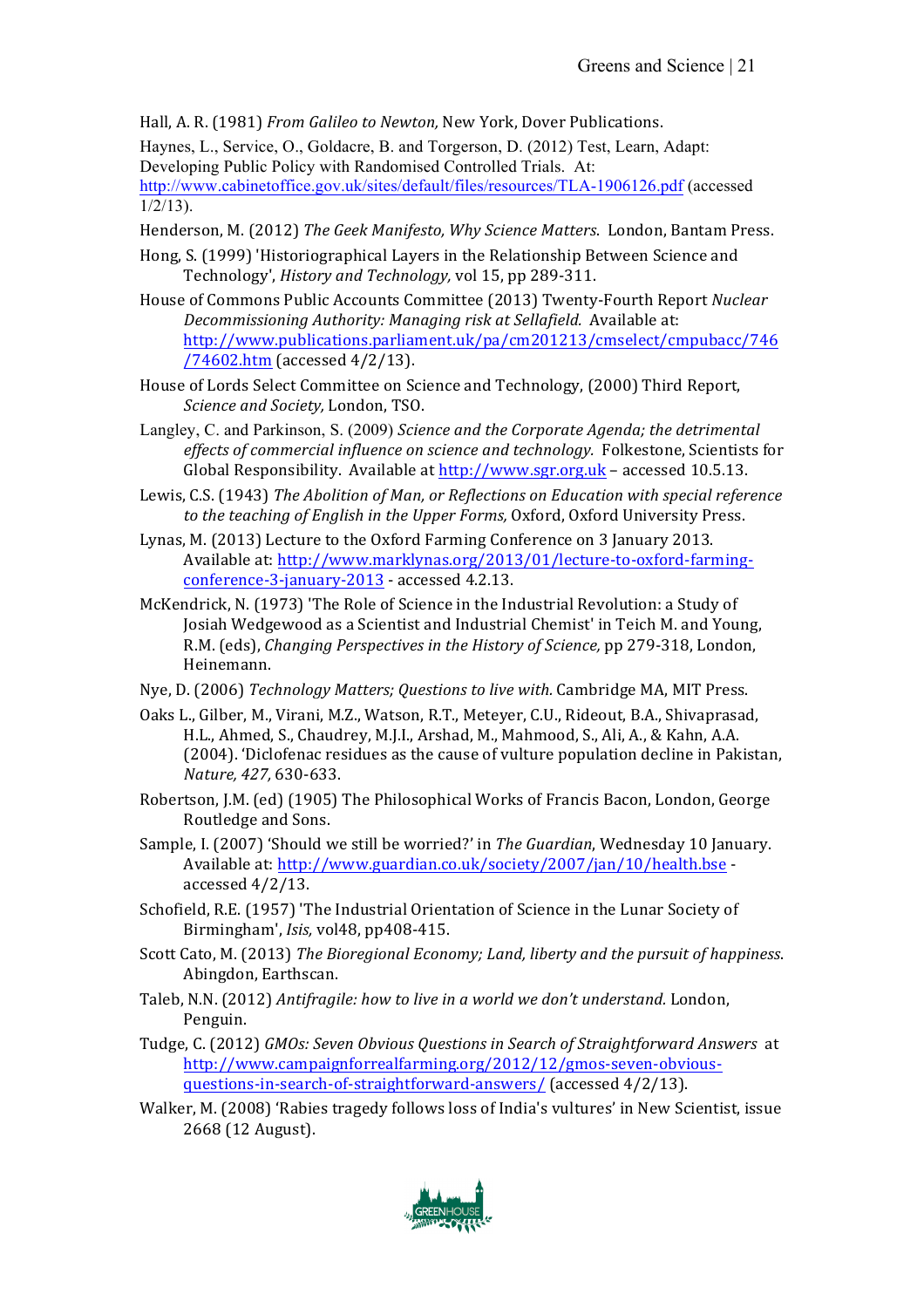#### **Endnotes**

<sup>4</sup> Francis Bacon (1561-1626) was a statesman and philosopher generally credited with founding empiricism – a systematic approach to studying nature using inductive reasoning. He wanted to understand nature in order to 'conquer and subdue' it. (Robertson, J.M. (ed) (1905):843.)

Lewis, 1943.

<sup>6</sup> See Chapman 2004 and Chapman 2007:25.

 $\frac{7}{1}$  This account of science is indebted to Nancy Cartwright and other philosophers of the 'Stanford School' – see Cartwright 1999, Dupré 1993 and Dupré 2001.

<sup>8</sup> See (Nye, 2006:10).

 $^{9}$  Hall, 1981:132.<br><sup>10</sup>Gillispie, 1957.

<sup>11</sup> Hong, 1999:298.

 $12$  Schofield, 1957.

<sup>13</sup> McKendrick, 1973.

<sup>14</sup> Gillispie, 1957:404.

<sup>15</sup> See for example DTI, 2000: Executive Summary, paragraph 2.

<sup>16</sup> Dale and von Schantz, 2002:143-148.

 $17$  For the story of the cyclone vacuum cleaner see Dyson, 1997. The wind-up radio was invented by Trevor Baylis, a swimmer, swimming-pool manufacturer and stunt man – see http://en.wikipedia.org/wiki/Trevor\_Baylis. For information about Anywayup Cups see http://www.mandyhaberman.com.

 $18 \text{ Dyson}$ , 1997:112-113 and 168-169.

<sup>19</sup> Nassim Taleb makes this point in his book, *Antifragile* (Taleb, 2012, Chapters 13 and 15). He argues that most new advances in technology are the result of 'trail and error tinkering'. not the application of theoretical insights.

<sup>20</sup> See Langley and Parkinson, 2009 for a critique of the involvement of corporations in UK science.

 $2<sup>1</sup>$  I realise here that there are dangers of over-control, of a central planning approach and the stifling of innovation. This is not what I intend. I do not want the Dyson's of the world to be stopped from improving vacuum cleaners or hand dryers. However, I do think the political realm should assume responsibility for technologies, and set parameters within which innovators can work, rather than risk of physical harm being the sole rationale for public controls over technology. This is not the subject of this report, and I refer the interested reader to Chapter 10 of Chapman 2007.

 $22$  House of Lords Select Committee on Science and Technology, 2000.

<sup>23</sup> DTI, 1998.

 $24$  For example, Friends of the Earth, which campaigned against GM food, welcomed the 'biomedical revolution', including the sequencing of the human genome, for the insights it will give into the effects of chemicals on the human body. See Friends of the Earth, 2000. <sup>25</sup> Arendt, 1978:57.

 $26$  ENDS Environment Daily, Friday  $26<sup>th</sup>$  November 1999.

<sup>27</sup> The arguments here are from Cranor, 1993.<br><sup>28</sup> Arendt, 1978:62.

<sup>29</sup> Arendt, 1978:54.

<sup>30</sup> Henderson 2012:46-56.

31 Haynes, Service, Goldacre, and Torgerson, 2012 p.15.



Henderson 2012: chapter 9

 $2$  See for example Lynas, 2013.

<sup>&</sup>lt;sup>3</sup> See for example Scott Cato:17.